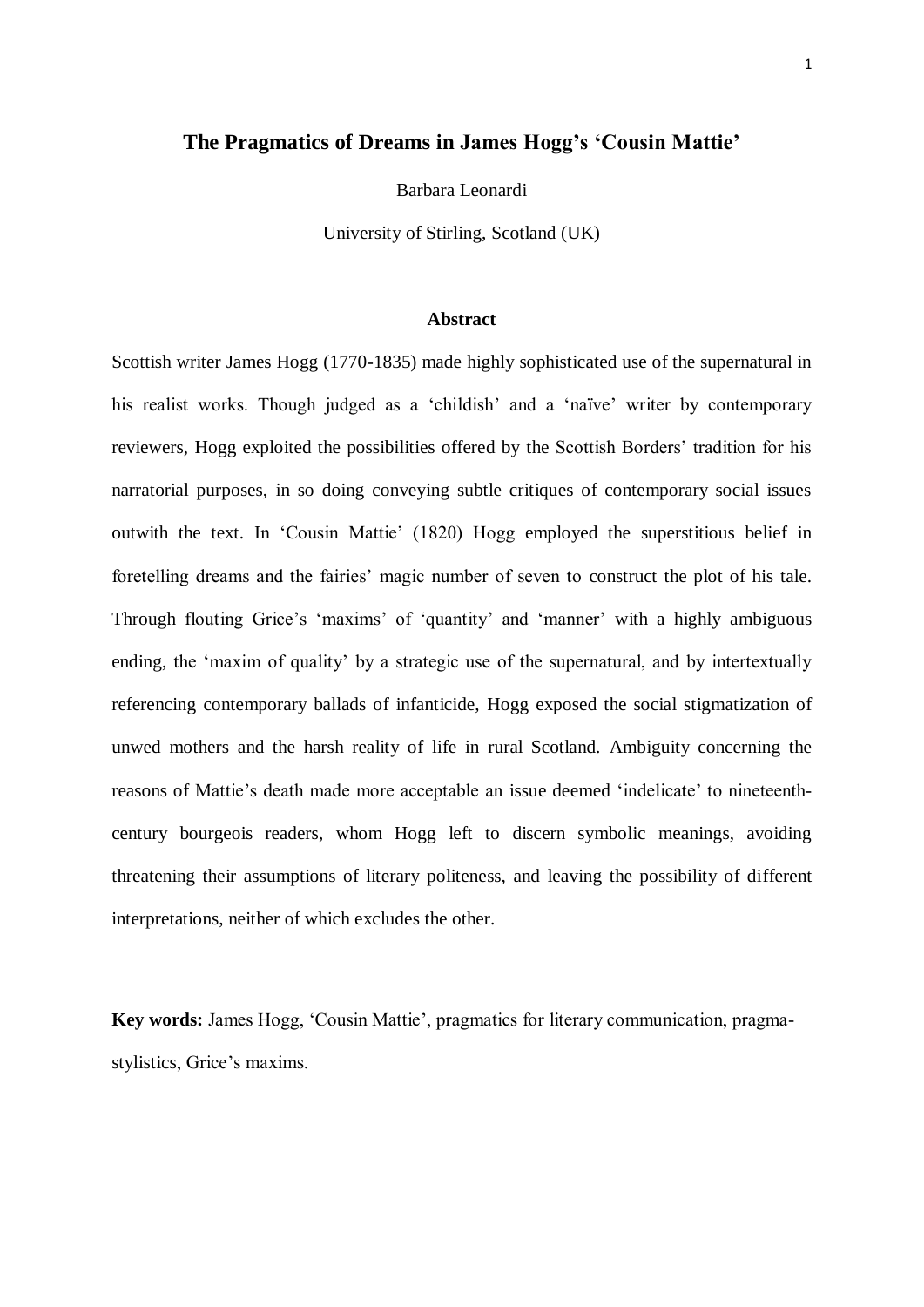# **1. Introduction**

The present paper will discuss the function of dreams, and their implicit meaning, in James Hogg's (1770-1835) tale 'Cousin Mattie',<sup>1</sup> where Sandy—Mattie's cousin and juvenile playmate―becomes her subsequent lover, fathering her child and causing indirectly the death of both mother and baby who, seemingly, die in childbirth. The cause of Mattie's death, however, is never revealed clearly; the reader is kept in suspense until the end with regards to the interpretation of Mattie's dreams; and Hogg ends his tale with a double line of asterisks, leaving several questions unanswered.

 A recent interest among stylisticians has heightened the need for a pragmaticist approach to the analysis of literary texts based on Laurence Horn's (2004; 2007) neo-Gricean notion of 'quantity implicature', a reductionist re-elaboration of Grice's (1989) maxims of conversation, in order to discuss what remains implicit in what characters actually say.<sup>2</sup> In comparison with Grice's maxims, neo-Gricean accounts aim at a less complex framework because they hold that Grice's list of maxims is too complex, open-ended, and not very coherent. Hence, according to Horn, Grice's set of 'quantity', 'relation', and 'manner' can be reduced to two pragmatic principles: the Q principle (Quantity) and the R principle (Relation), responsible for the generation of 'implicatures'. The 'maxim of quality' is left out because the speakers' duty to make their contribution truthful is considered an essential assumption.<sup>3</sup> However, are speakers always completely sincere? Even when a speaker tries to say the truth, he or she may choose the degree of truth in order not to violate another important principle of communication, namely politeness. In addition, though Horn's Q/R principles may help to clarify the stylistic effects of word choices within the characters' fictional utterances, for a discussion of literary communication at a higher level than the characters' dialogues, namely between the author and the potential readers of a work, textual passages longer than the characters' exchanges need to be considered. The 'maxim of quality'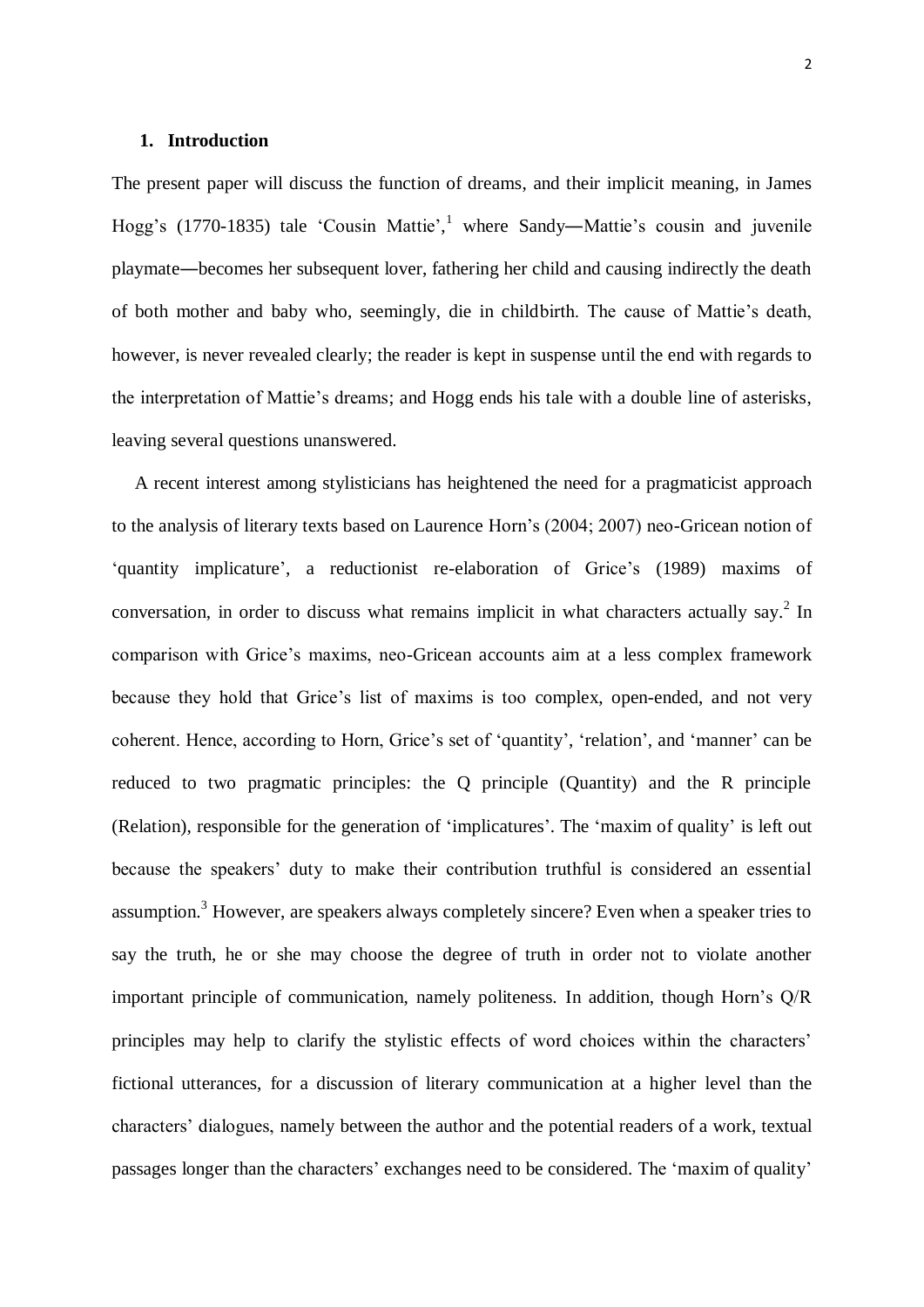(being truthful), which Horn left out, also need to be re-valued for literary communication, particularly in Hogg's case, as he made strategic use of the supernatural in his works. For these reasons, Grice's less reductionist set of maxims―informativeness, relevance, truthfulness, and clarity―may still be important tools for elucidating the complex dynamics of the literary phenomenon.

 Though Grice never conceived of his Cooperative Principle beyond the verbal exchange, nor did he ever '[extend] his discussion to social context', his insights on how an 'implicature', that is an indirect meaning, can be conveyed by flouting the maxims of conversation may still be put to more potentially creative use for discourse analysis of that which is beyond the utterance (Lindblom, 2001: 1620, 1602). Regarding literary analysis, for instance, Grice's notion of 'implicature' may clarify 'how authors and readers go about "cocreating" the literary work' (Mey, 2009: 550), or why an author may be perceived as impolite when flouting the maxims in plot construction (Sell, 2000).

 The purpose of this paper is to shed some light on what Hogg may have wished to communicate in 'Cousin Mattie', and on how his linguistic act was then received by the critics in 1820. Both purposes will be achieved by considering the significance of textual features such as character construction; how information about events in the plot development is withheld or provided for effects of suspense; and why Hogg chose the particular chronotope of early-nineteenth-century Scotland for his tale. Without being deterministic, the paper will argue that Hogg's historical position may have influenced specific textual choices (Sell, 2000), and that the readers' positionality may then have affected the interpretation of and the reaction to such authorial choices at the time of first publication (Mey, 2001; 2009). Mediating Hogg's cultural background for the potential readers of the twenty-first century (Karpenko, 1993; Sell, 2000; B. Pettersson, 2009), and considering the dynamics between Hogg's individuality and overarching categories such as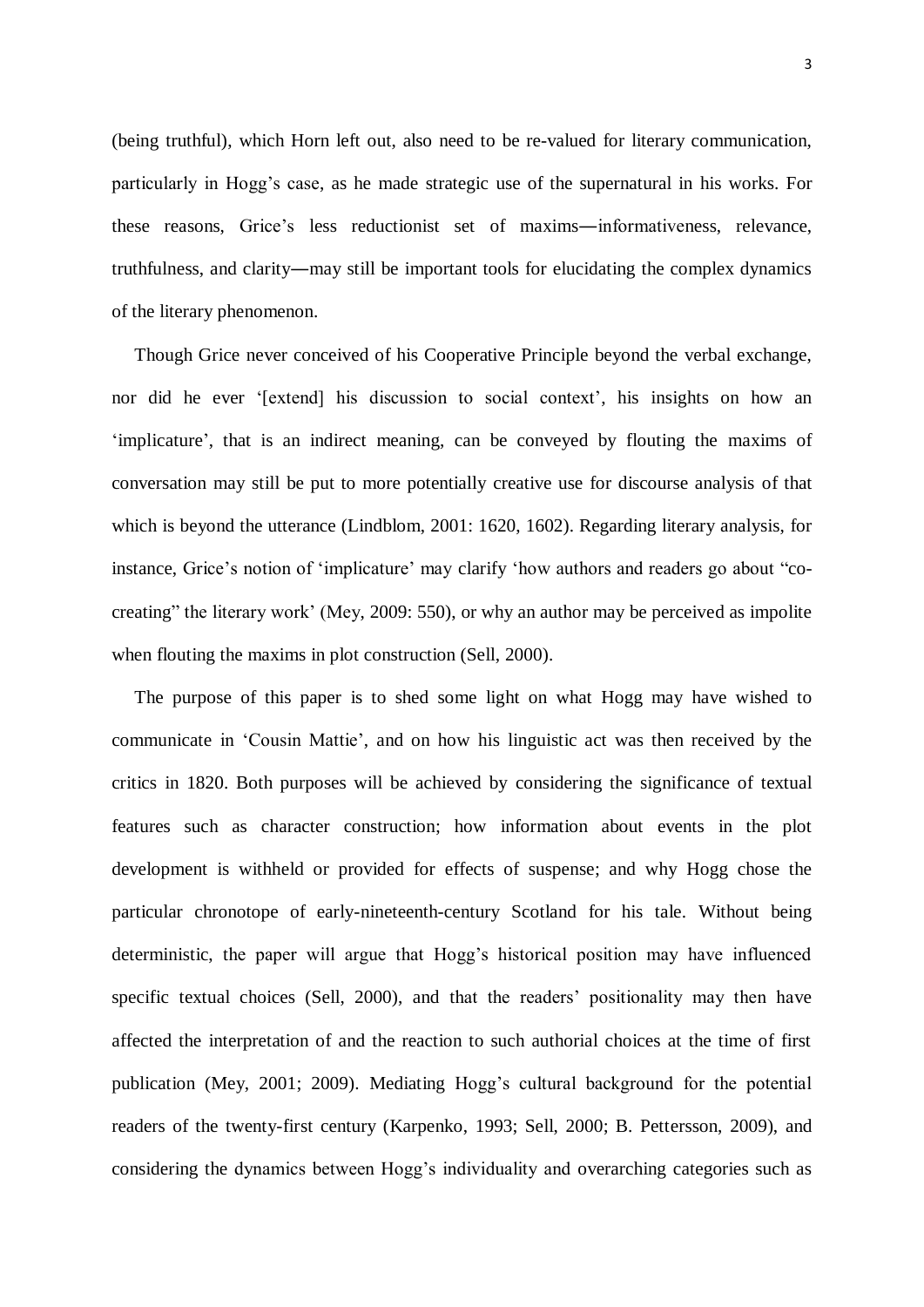gender, class, and ethnicity (Christie, 2000), the paper will clarify why Hogg's tale was cited as a literary example not to follow at the time of first publication (Gold's *London Magazine*, 1820).

 With these aims in mind, literary meaning will not be viewed as a 'homogeneous phenomenon' (A. Pettersson, 2010a: 433) because Hogg's own act of writing and the multiple readers' experiences of his tale allow for different meanings which do not exclude one another: this is an effect that Hogg may have wished for by leaving the end of his tale open. For the same reason, context will also not be assumed as unitary, since various literary meanings derive from a different text's, author's, and reader's reality (Sell 2000; B. Pettersson 2009).

 This paper will provide a stylistic analysis of the purely linguistic and more 'fixed meaning' of some extracts of Hogg's tale, as well as an analysis of the 'critical meaning', deriving from the particular, individual reading experience of the reviewers of Hogg's time (A. Pettersson, 2010a: 435). It will be argued that the latter may have been greatly influenced by class prejudices against Hogg's poor origins rather than by considerations of his literary skills. A stylistic analysis of Hogg's character construction, for instance, will expose how Hogg foregrounded adjectival phrases related to the eighteenth-century discourse of sensibility for his own critical purposes, while Gricean considerations of Hogg's 'floutings' will show that his tale is a masterpiece of literary techniques. Awareness of the author's historical, cultural, and biographical backgrounds will highlight that Hogg's tale, though surely originating in a desire to entertain, may also have functioned to have his readers 'reflect on' specific issues external to the text, towards which Hogg may have wished to draw their attention (A. Pettersson, 2000: 46). Emphasising the innocence of both protagonists by using tropes derived from the discourse of sensibility, as well as avoiding being explicit about the reasons of Mattie's death, may have been designed to render Hogg's treatment of motifs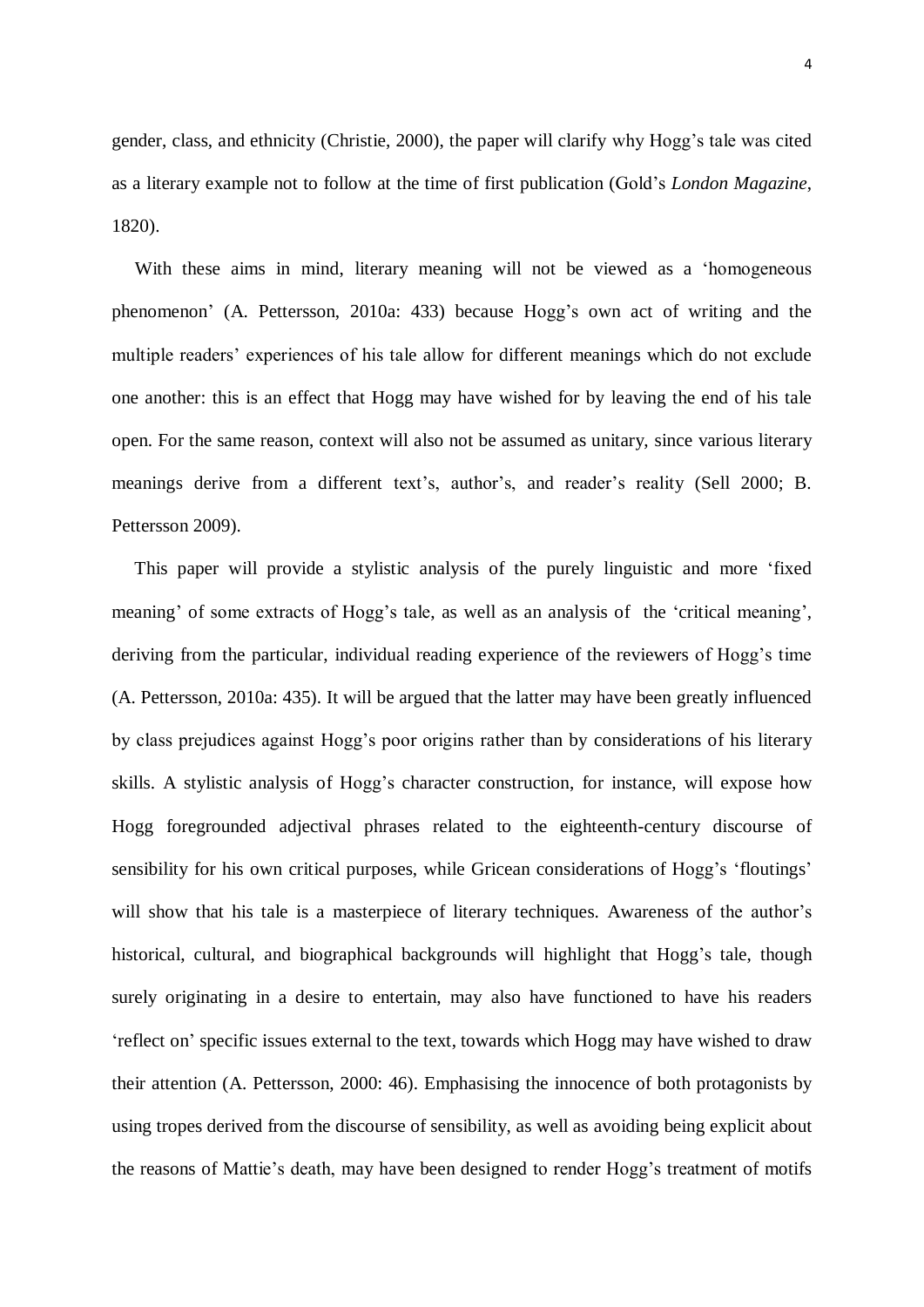such as infanticide and pregnancy out of wedlock more acceptable to nineteenth-century bourgeois readers, leaving them to discern symbolic meanings, perhaps to avoid threatening their assumptions of literary politeness.

 The following sections will provide some critical considerations on how to apply pragmaticist principles (thought applying to oral communication in the real world) to the world of fiction, and a brief overview of pragmatics for literary communication. It will then pursue an analysis of Hogg's tale on these terms.

# **2. 'Doing things with words' in the fictional world**

One of the fiercest debates concerning the use of pragmatics for analysis of literary discourse has been concerned with the question of empirical truth in the semantics of fictional narration, particularly in relation to phenomena such as 'realism' and the 'fantastic' (Bange, 1986: 83). One of the norms governing the semantics of language is that a proposition must respect truth-conditions, for example a sentence like 'it is sunny in Stirling' is true precisely when it is sunny in Stirling. As a consequence, the analysis of 'fictional discourse poses a difficult problem' (Searle, 1979: 58), and 'the difference between fictional and serious utterances' needs to be explored (p. 60). Searle claims that fictional discourse is made of 'pretended illocutions', in the sense that a character or a narrator may 'engage in a performance which is *as if* one were doing or being the thing […] without any intent to deceive' (p. 65, emphasis in the original). Searle then arrives at the conclusion that fiction is a 'parasitic' use of language as 'the pretended illocutions which constitute a work of fiction are made possible by the existence of a set of conventions which suspend the normal operation of the rules relating illocutionary acts and the world' (1979: 67). However, P. Bange claims that the problem arises from the fact that fictionality has been treated 'using the tools of semantics' instead of being considered 'a modality of discourse […] founded in the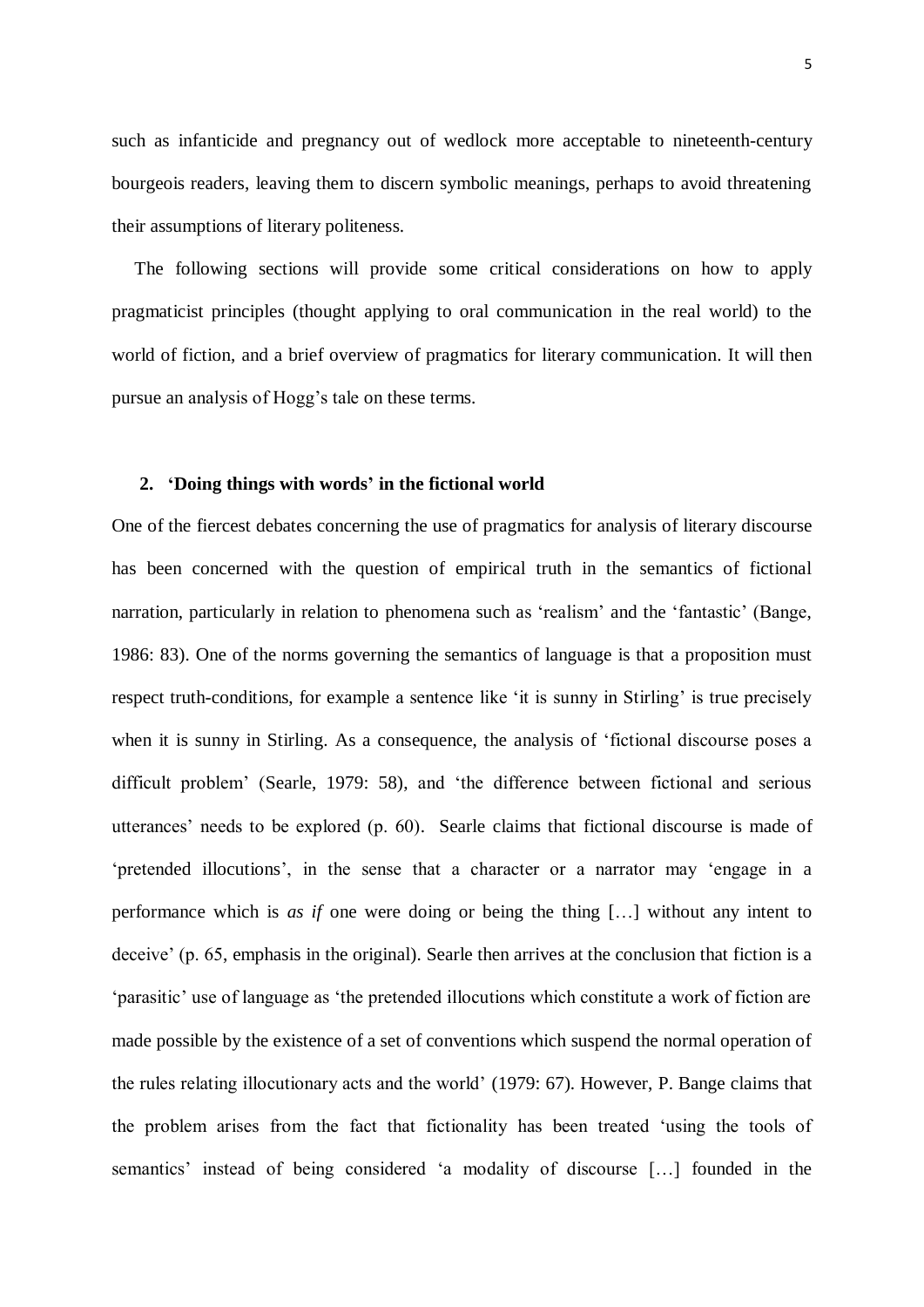framework of pragmatic relations' (1986: 83-84). Bange observes that 'the question of truth and fiction' should not be answered by taking as a default value the way a modern, western culture conceives of historical truth or of 'scientific knowledge […] as the absolute system of cognition', arguing instead that 'fictionality […] should be judged in relation to beliefs common to a group at the moment of the production of a text' (1986: 82, 84). Anders Pettersson adds that fictionality, though 'a very important device' of the literary work, should be considered as an 'ancillary function' rather than a fundamental one because 'it does not transform the basic pragmatic functioning of the text' (2010b: 184–200).

 In addition, it is rather difficult to distinguish between what is fictional and non-fictional not only in a literary text, but also in the real world. A fictional work may contain fictional characters, though it may be set in a world that really exists (Searle, 1979); and fictionality is not a trait which characterises only the literary discourse as it can also be present in 'everyday communication' (Bange, 1986: 83). This is why A. Pettersson views a literary work as characterised by the 'presentational literary discourse' which, though it may be constructed through fictional characters and events, provides 'webs of representations' that make the reader 'reflect on and ponder over reality'; as a result, though fictionality may be a feature of the literary work, it does not affect its 'pragmatic force' (A. Pettersson, 2010b: 184–200). Furthermore, regarding the question of truth conditions A. Pettersson claims that 'if the communicated purpose is […] presentational and not informative, it is not important to the reader whether the communicated belief is correct or not' (1990: 117). Literature is not written 'with a view to communicating true statements', and the reader's literary experience may be seen as an 'indirect thinking about reality', which may 'prove cognitively or emotionally rewarding' (A. Pettersson 2000: 120, 36, 310).

 Searle (1979) also discusses the fact that different literary genres set different expectations in relation to the world represented. While a fairy tale may admit the use of the supernatural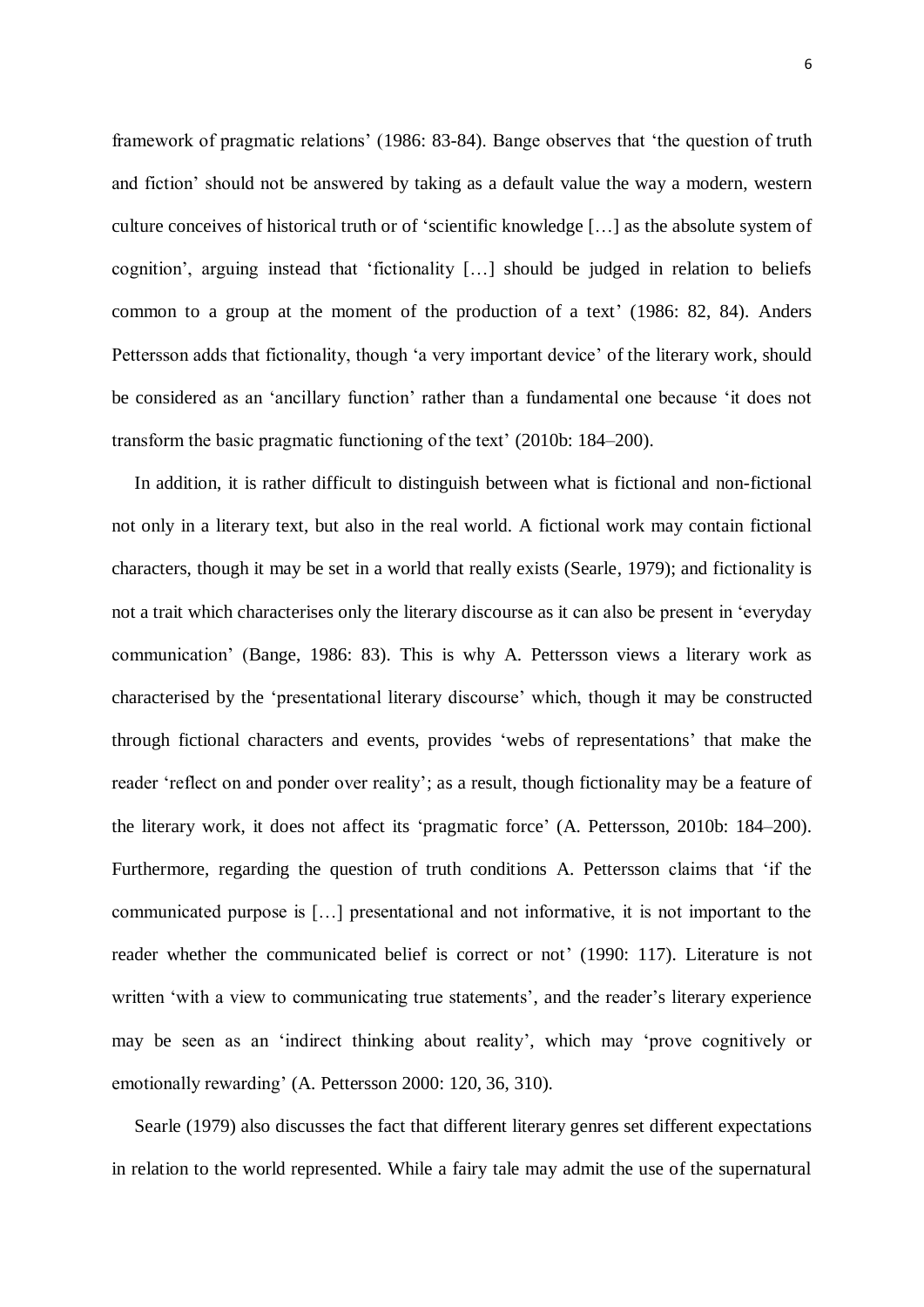as this is consistent with its narrative conventions, a naturalistic novel cannot admit the same intrusion into the real dimension, since '[w]hat counts as coherence will be in part a function of the contract between author and reader about the horizontal convention' (Searle, 1979: 73). In the 'historical romance' *The Three Perils of Man* (1822), Ian Duncan (2007) observes that Hogg exhibits a fusion of the two dimensions, an 'early postmodern magic realism' which counters the post-Enlightenment 'progression of cultural stages from superstition to reason' (pp. 194, 195). The present paper will hence assume that by drawing consistently upon the supernatural without rationalising it, and that by presenting Cousin Mattie's dreams as fictional tools 'to ponder over' reality, Hogg failed to satisfy the mutual expectations of the literary contract with the post-Enlightenment readership of his time,<sup>4</sup> by appearing to flout Grice's two sub-maxims of quality — 'don't say what you believe to be false' and 'what you lack adequate evidence for' (1989: 27). It will be argued that some critics exploited Hogg's failure to observe such a contract in order to motivate their negative reaction, while simultaneously ignoring his 'implicatures', namely the disturbing realities that, through such use of the supernatural, Hogg was indirectly asking them 'to reflect on' (A. Pettersson, 2000: 46) .

#### **3. The pragmatics of literature**

Having shown that the mutual expectations between author and reader prompted by literary genres are based on pragmatic conventions rather than semantic ones, and that pragmatic principles do not need the condition of semantic truth to function, this section will describe how the pragmatics of oral interaction may be applied to the dynamics of literary communication, negotiating the differences between the oral and the written mode, since the latter is not a conversation.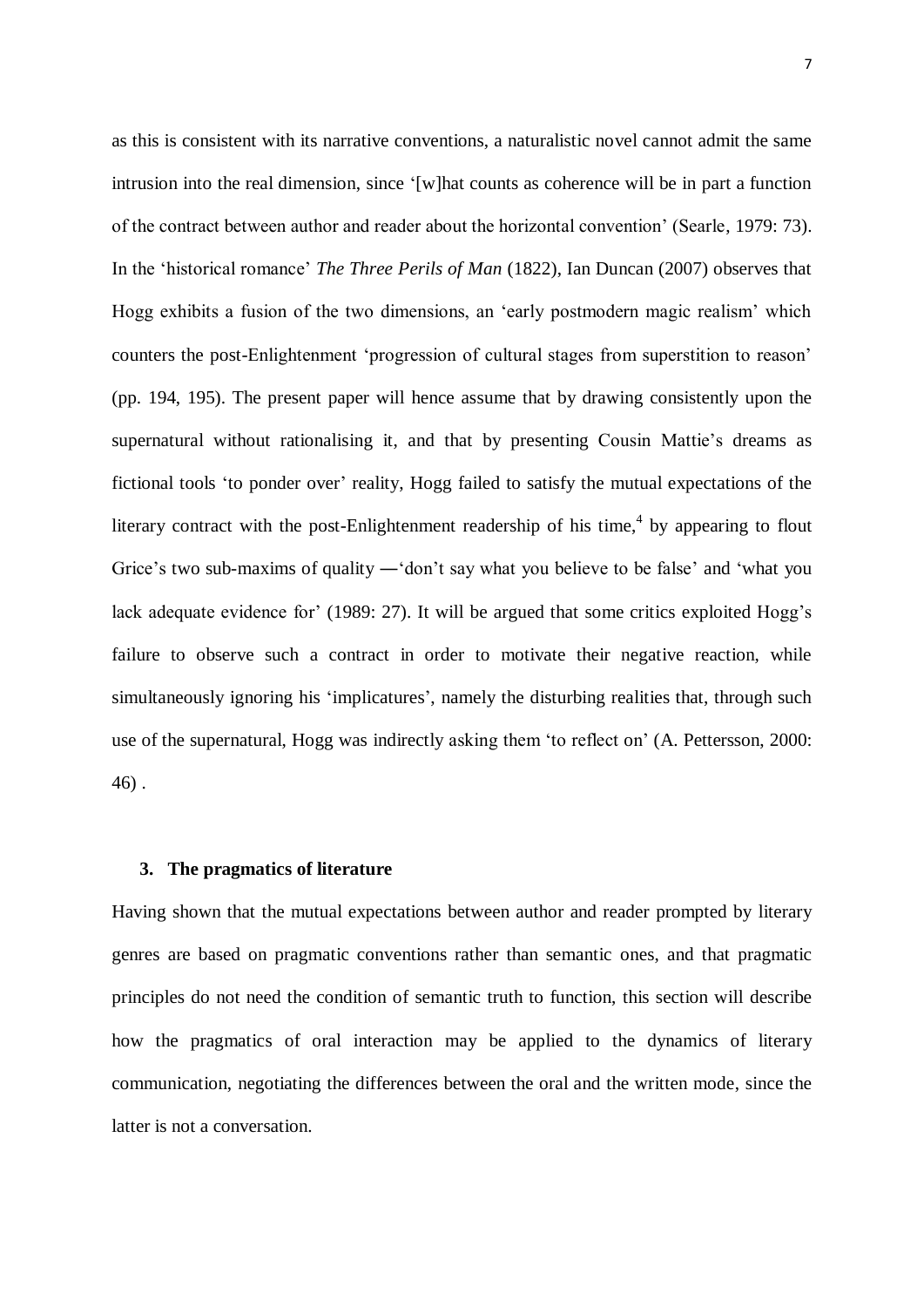One of the major concerns about using pragmatics for literary analysis is that the act of writing and the reading experience are non-simultaneous processes and, as a result, an author cannot enjoy immediate feedback from the reader as in a real conversation (Sell, 2000). There are different 'distances' that a critic needs to take into account when applying pragmaticist principles to the analysis of a literary work: firstly, the historical distance between reader and author when dealing with authors of previous periods (Sell, 2000). As it will be shown in the following analysis, Hogg's writing was influenced by important cultural aspects, such as the bourgeois literary discourse of early-nineteenth-century Britain and the oral tradition of Borders Scotland. Hogg's tale also mirrors social aspects such as the religious discourse of the Calvinist Kirk and the contemporary emerging discourses of empire which affected the life of the inhabitants of rural Scotland at his time of writing, and whose anxieties Hogg voiced in 'Cousin Mattie'. A literary-pragmaticist analysis should reduce the historical distance between Hogg and a twenty-first century reader, providing a critical discussion about his socio-cultural background and exposing how the latter may have influenced his choices at the level of cultural tropes, character construction and plot development, and how Hogg himself may then have tried to 'co-adapt' (Sell, 2000) his own individuality to such conventions. In this way, a modern reader will be able to achieve a more precise feeling of how a reader contemporary to Hogg may have interpreted Hogg's tale. By highlighting the linguistic and communicative features of Hogg's tale, such cultural mediation might also shed new light on Hogg's literary talent and hence establish his position among the Romantic writers.

 To this purpose, Grice's set of maxims may still be productive for the literary-pragmaticist scholar. The philosopher of language Paul Grice (1989), by devising a set of 'maxims' for communication, argues that their intentional 'flouting' on the part of the speaker is meant to convey an indirect meaning, which he calls 'implicature'. The latter is not so much conveyed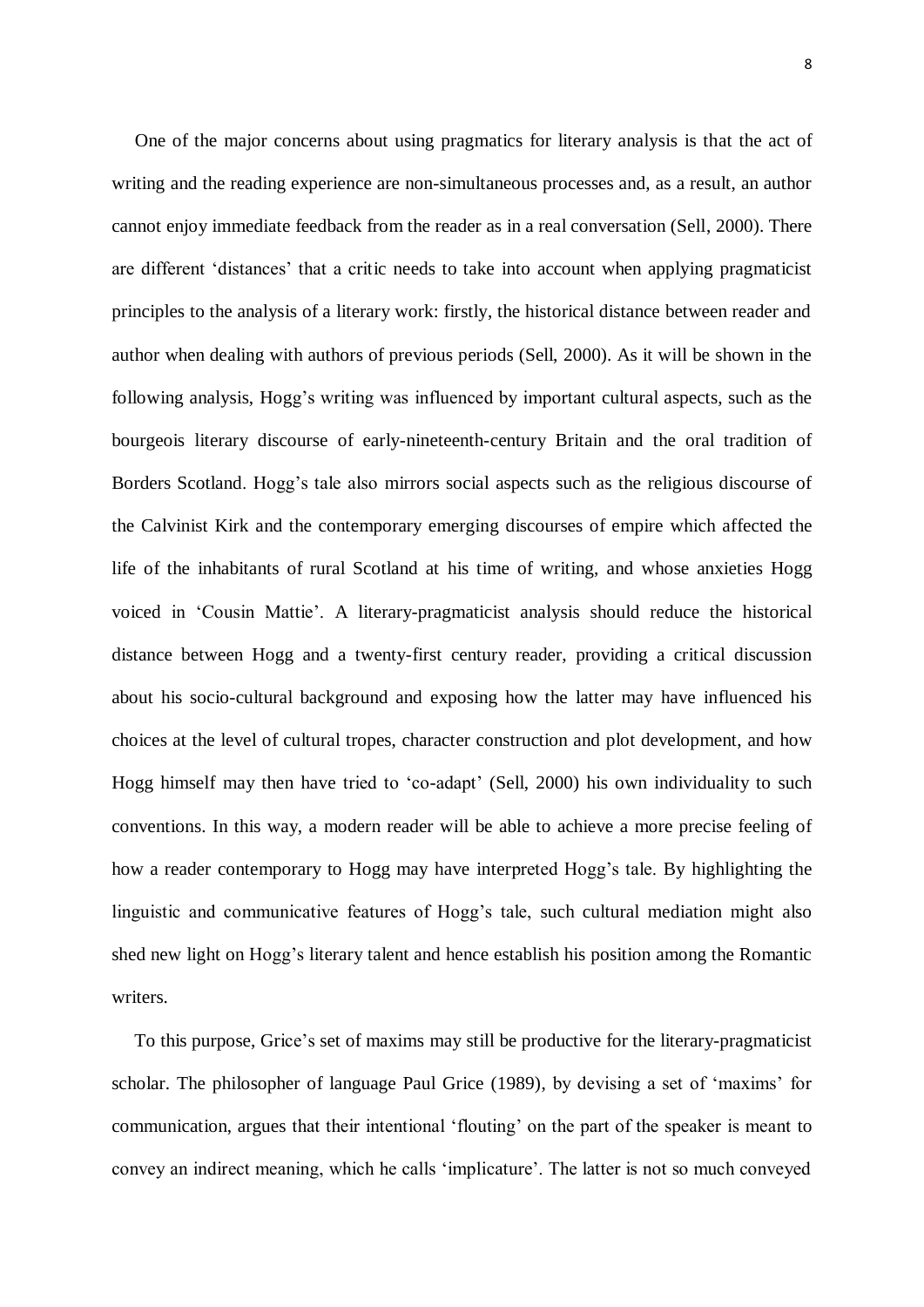by what the speaker literally states as by what could have been said but is ultimately suppressed, relying on shared knowledge with the hearer to convey an implied message. According to Grice, communication is constrained by expectations of quantity (make your contribution sufficient); of quality (make your contribution true); of relation (be relevant to the topic under discussion); and of manner (avoid ambiguity, obscurity of expression, and be orderly). The paradox is that Grice's maxims are continuously flouted in conversation, in order to generate indirect meanings, and even more in literary communication. Though Grice's theory was conceived for analysis of oral exchanges, recent studies have shown how potentially productive it might be for literary analysis as well (Mey, 2000, 2009; Sell, 2000). Previous applications of pragmatics to literature have been mostly concerned with speech-act theory which, having being devised for oral conversation, 'lacks concepts adequate for dealing with the distinctive character of literary language', an aspect that may have limited the real potential of literary pragmatics and contributed to its discrediting (A. Pettersson, 1990: 19, 22).

 Roger Sell (2000) claims that Grice's Cooperative Principle might be very productive for 'a historical yet non-historicist literary pragmatics', since an author, too, might flout a maxim 'for some special and striking effect' (Sell, 2000: 52). Sell adds that readers, though patient with a writer flouting the maxim of quality, 'when it comes to flouting the maxims of quantity, relevance and manner, may well dislike being steamrollered by authors they experience as impolite' (2000: 59). In Hogg's case, the flouting also of the maxim of quality was perceived as impolite by his contemporary readers because it disappointed their expectations of post-Enlightenment literary conventions, according to which the use of the supernatural in literary discourse had to be rationalised.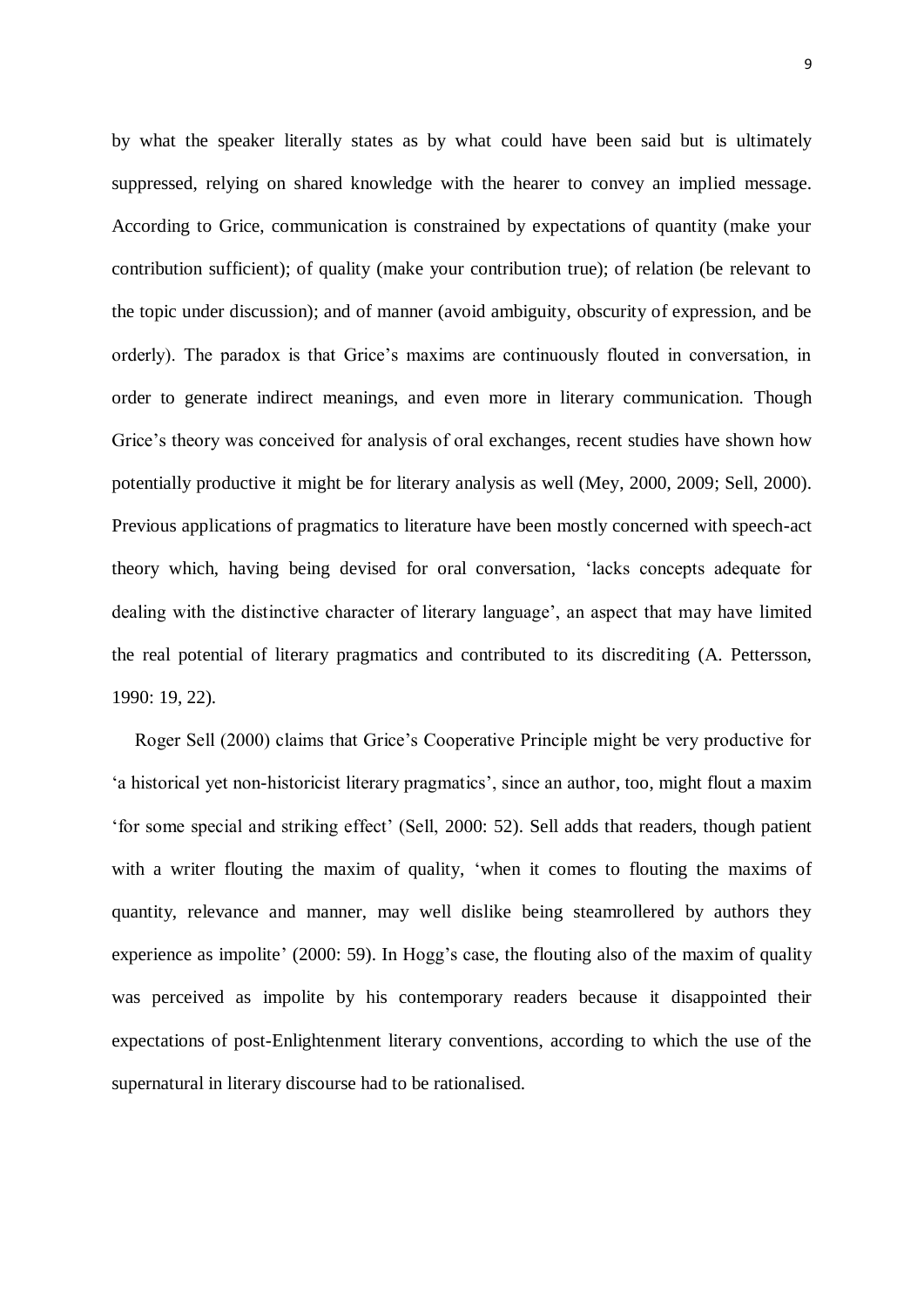### **4. The magic realism of 'Cousin Mattie'**

In Hogg's early nineteenth-century Scotland, Edinburgh was a centre of sophisticated culture, reflecting the legacy of the Scottish Enlightenment and the influence of eighteenth-century empiricists such as Francis Hutcheson, David Hume, and Adam Smith. These figures had established 'absolute standards of taste', which mirrored 'elitist' attitudes towards the autodidacts and would greatly influence the subsequent early-nineteenth-century Scottish *literati*'s opinion of Hogg, who—being a 'peasant poet'—would be regarded only 'on their own terms' (Bold, 2007: 19). Hogg's writing was accepted when in the form of more rural genres such as ballads and songs, as this was in line with the Romantic figures of the 'rustic peasant-poet' and the 'bard'. Hogg's image as the Ettrick Shepherd, however, would later become a problem for his literary career, as it would struggle with 'a historiography which at once valorized the poet as voice of a primordial stage of society close to nature and depreciated him as an uncouth relic doomed to extinction by the logic of economic and cultural improvement' (Duncan, 2007: 149). The same Edinburgh *literati* would have problems with encouraging Hogg's attempts at dealing with more urban and sophisticated literary genres, such as the historical novel, the drama, and the narrative poem.

 In addition, Hogg's writing style was characterized by an imaginative power fuelled by the traditional ballads and supernatural tales from the Scottish Borders, which he had inherited by his mother, a popular bearer of Ettrick's oral tradition. Concerning works such as the narrative poem *Mador of the Moor* (1816), contemporary reviewers critiqued Hogg's conflation of supernatural and natural, claiming that his 'wavering between one and the other gives the [p]oem a character of inconsistency, which, for the respect we entertain for the talents of Mr H—, we are sorry to see' (*Champion*, June 9 1816: 182). Likewise, the following year Hogg's attempt at the theatre with the publication of *Dramatic Tales* (1817) was judged as 'a poor school-boy's performance, ―a coarse and unenlightened *commixture*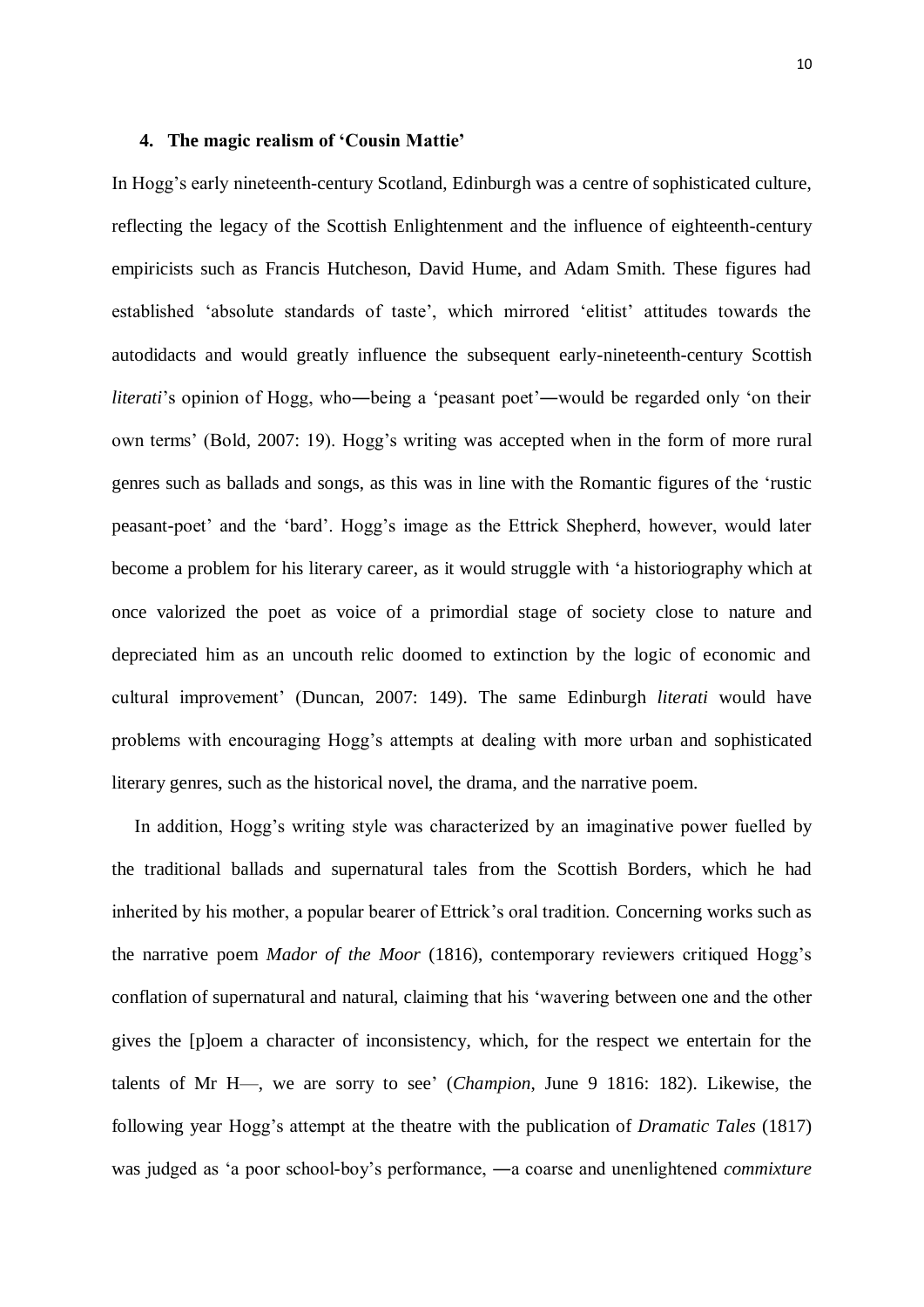of Allan Ramsay, Robert Burns, and Walter Scott, into an irregular fairy tale, dramatized and *colloquized* for the occasion' (*Monthly Review*, Feb. 1819: 183, emphases in the original); Hogg was hence apparently regarded as a naïve, childish writer, and his lack of education was considered to be the cause of such inconsistencies. Yet, revealingly, twentieth-century studies of Hogg's creative process have shown that 'his ghosts, brownies, visions and dreams always carry a symbolic and thematic significance, whatever their real status in the real world' (Groves, 1988: 93). Hogg's use of the supernatural had its own 'implicatures' as, in some cases, it was meant to convey a critique of contemporary social issues. The fairies' abduction of illegitimate unchristened children in *Mador* was a veiled critique of the Scottish Kirk's stigmatization of children born out of wedlock; while, more generally, the supernatural reflected Hogg's unwillingness to comply with contemporary appropriations of tradition as they tended to diminish the value of oral culture.

 The dreams in Hogg's tale, where Sandy and Mattie become lovers and conceive a child out of wedlock, foretell the negative consequences of their transgression, an event which will lead to the death of both mother and baby. In Hogg's biography, Gillian Hughes argues that 'Cousin Mattie' may be mirroring a personal 'hidden episode in Hogg's own life': John Wilson, one of Hogg's literary friends and well established in Edinburgh literary circles, claimed that Hogg's 'usual dress' included 'a brooch in his unfrilled shirt, adorned with the hair of a Tenant Lass in Ettrick Forest who died in a certain condition in the 89' (2007: 173).<sup>5</sup> The real cause of Mattie's death, however, is never disclosed by the narrative voice. After the dialogue of an old married couple near Mattie's tomb, who reveal that she was buried with her child, the reader is left with a double line of asterisks and no further explanation. Hogg ends his tale with a 'graphological deviation', through which he appears to be 'flouting' Grice's 'maxims of manner' and 'quantity', showing a reluctance to provide further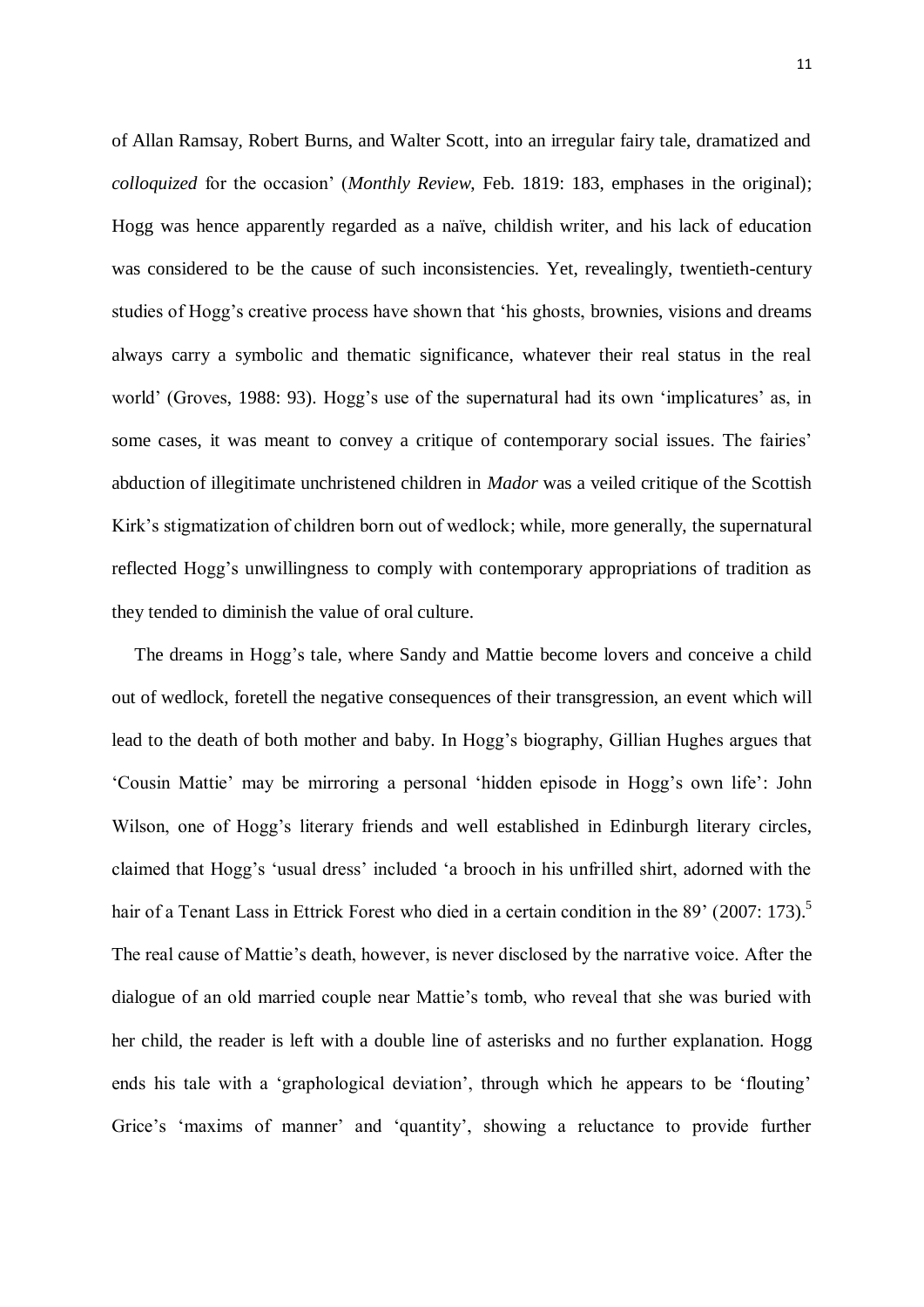information, possibly to have his reader reflect on the harsh, 'unaccountable' reality of rural Scotland.

 The 'implicatures' that Hogg may have meant to convey may be clarified by providing some background on his historical and social contexts as they are mirrored in the text, hopefully achieving a closer idea of what the readers of Hogg's time may have inferred. Hogg left them to decide for themselves whether Mattie died giving birth or whether she was killed by Sandy out of fear, as the husband of the old couple near Mattie's tomb seems to imply: 'What was the corpse like?', he asks, 'Was't a' fair, an' bonny, an' nae blueness nor demmish (damage) to be seen?' (p. 441).

 Mattie may also have killed both herself and the child, in order to avoid public repentance as it would have been required by the Scottish Kirk. Henry Graham (1906) offers a vivid description of this public humiliation, observing that 'offenders stood "at the pillory"―a raised platform or a stool in front of the pulpit, clad in a cloak of sackcloth [...] to be admonished by the minister until he was satisfied of their penitence' (p. 321). These events were a source of great pleasure and spiritual pride for some members of the congregation, who smiled and smirked at their 'neighbours in disgrace' (Graham, 1906: 322). Hogg himself, like Robert Burns, had to appear 'with a red face on the Stool of Repentance', as he fathered two daughters out of wedlock (*Letters I*, p. 314; Hughes 2000; 2007).

 Though it has been argued (Hughes, 2000) that the lower classes were more tolerant of unwed motherhood and illegitimate children than the gentry, further research (Symonds, 1997) shows that among the peasant women, too, an out-of-wedlock pregnancy represented a wasted economic value, a shame that needed to be hidden, no matter whether its consequences could lead to the death of both mother and child. They were not the carrier of economic alliances like women of the upper class, whose chastity represented a higher financial value, as 'property could be redistributed by their marriages' (Mitchison and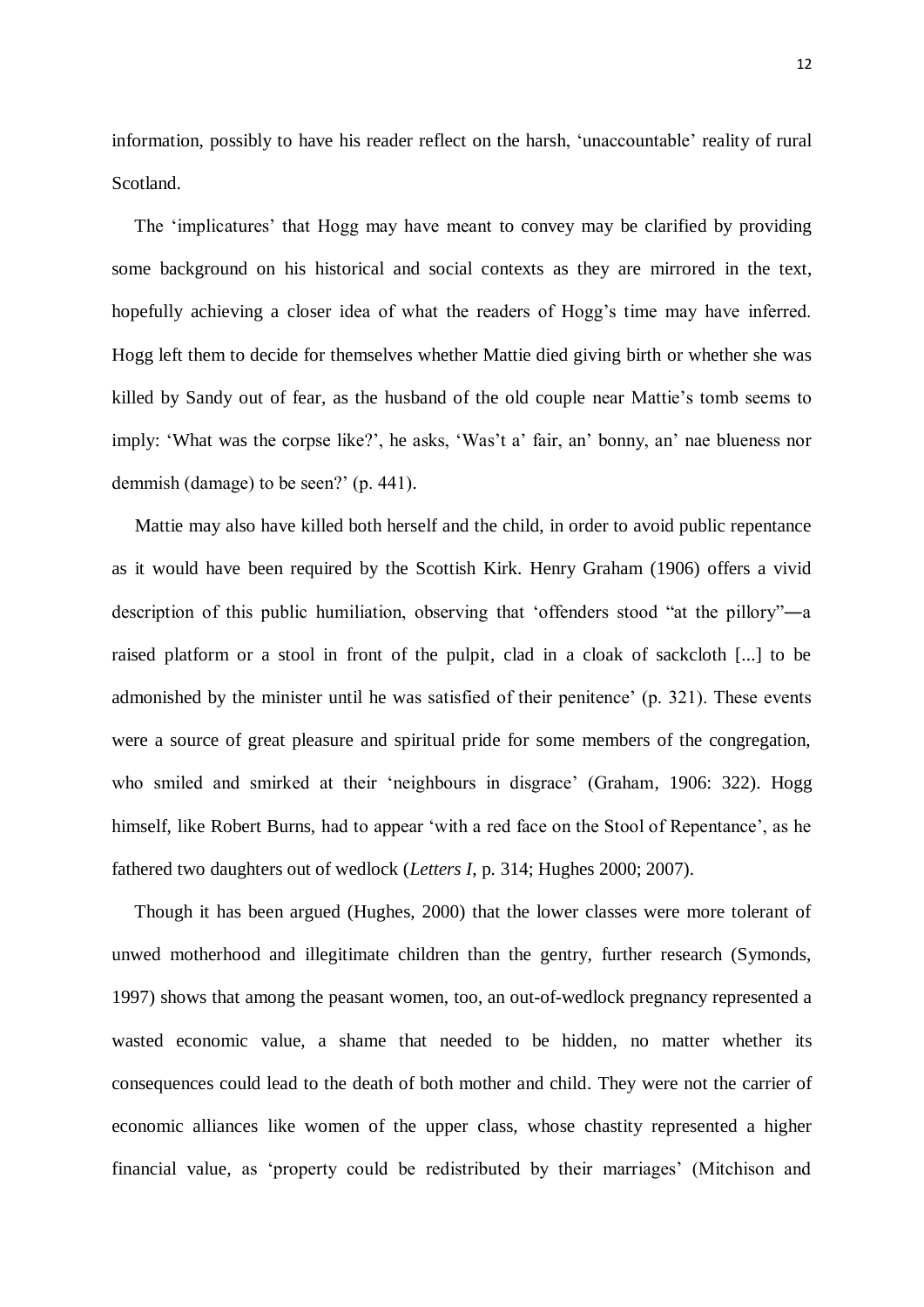Leneman, 1998: 81). However, an out-of-wedlock pregnancy among the lower classes could signify the loss of their servant position, an important aspect for their survival, particularly at a social level where marriage was not an opportunity open to all.

 Hogg appears to be exploiting Mattie's 'unaccountable' dreams to foretell a social transgression that will carry negative consequences for the eponymous protagonist. In her first dream when aged seven, Mattie is offered a rose by a lady, probably her dead mother, who warns her never to separate from it or she will die in a fortnight. In the same dream, Sandy craves for the rose and Mattie gives it to him. The lady then tells Mattie that Sandy will be her murderer. Seven years later, Mattie dreams her dead aunt who warns her to be aware of Sandy as he will cause her death in seven days. Yet, in Hogg's tale, dreams have their own temporal logic and foretell Mattie's death at the age of twenty-one, fourteen years after her first vision.

 At the level of plot construction and dialogues between characters, the supernatural belief in foretelling dreams conveys a strong symbolism which, as argued by Penny Fielding, 'can be seen to dramatise the control of female sexuality by women themselves' as '[b]oth the women who appear in Mattie's dreams warn her against sexual transgression and symbolise it as a form of death' (2006: 11). Such visions, however, also serve a narratological purpose, through which Hogg increases the effects of suspense on the reader regarding the risks of Mattie's later condition, and through which Hogg constructs a plot that, as argued by Ian Duncan, 'is remarkable for the interruptions that delay fulfilment' (2004: 583), in no way reflecting a naïve use of the supernatural.

 At the level of literary communication between the authorial voice and the bourgeois readership of his time, on the one hand Hogg appears to comply with contemporary discourses of women's sensibility and Romantic re-evaluations of John Locke's developmental theory of childhood from innocence to experience―according to which a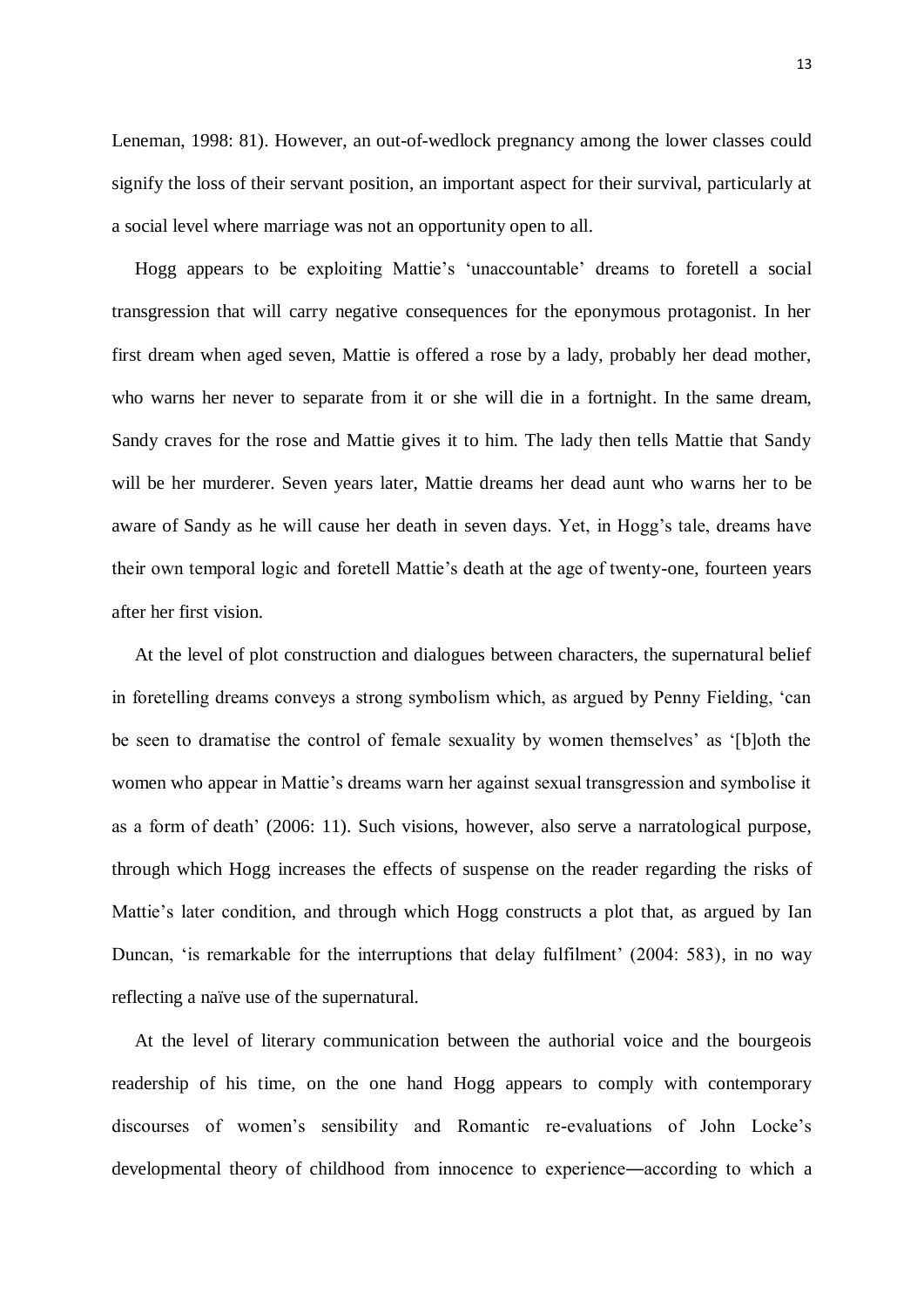child's mind was a *tabula rasa* to be written―only to clash with both discourses by suggesting the far more disturbing reality of infanticide and child death, which at Hogg's time was well represented in the ballad tradition. The latter offered a realistic depiction of the hardships to which a child was exposed since its birth: not necessarily its killing, but also abortion, abandonment, stillbirth or accidental neonatal death (Atkinson, 1992: 375). Such harsh reality, however, struggled to cohere with the dominant ideology of bourgeois sensibility in contemporary élite culture, which promoted the figure of a delicate and motherly domestic heroine—the supporter of British moral values, absolutely incapable of killing her child—and according to which childhood represented a unique state of happiness and purity, of spontaneity and illusion from which the adult could learn.

 A stylistic analysis of the three main characters' construction reveals that, at first glance, Hogg appears to be drawing upon the dominant discourses of his time and complying with their ideology. Flora, Sandy's elder sister and Mattie's cousin, who in Hogg's tale plays the role of 'guardian angel', is presented by the narrator as follows:

*How I do love a little girl about that age!* There is nothing in nature *so fascinating*, *so lovely*, *so innocent*; and at the same time, *so full of gayety and playfulness*. The *tender* and *delicate*  affections, to which their natures are *moulded*, are then beginning unconsciously *to form*; […t]heir hearts are like *softened wax*, and the *impressions* then made on them remain forever. Such beings approach nigh to the list where *angels* stand, and are, in fact, the connecting link that joins us with the inhabitants of a better world. *How I do love a well-educated little girl of twelve or thirteen years of age.*

 At such an age was Flora Finagle, with *a heart moulded to every tender impression*, and a *memory so retentive*, that whatever affected or interested her was *engraven* there *never to be cancelled*. (p. 433, emphases mine)

At the level of communication between narrator and implied reader, in this passage Hogg complies with the contemporary vogue for tradition-gathering, showing a narrative voice that shifts from first-person, as if it were an 'internal informer', to third-person, as if it were an 'external observer' playing the role of ethnographic collector of rural stories among the Scottish Borders, as observed by Penny Fielding (2006: 7). Hogg then draws upon the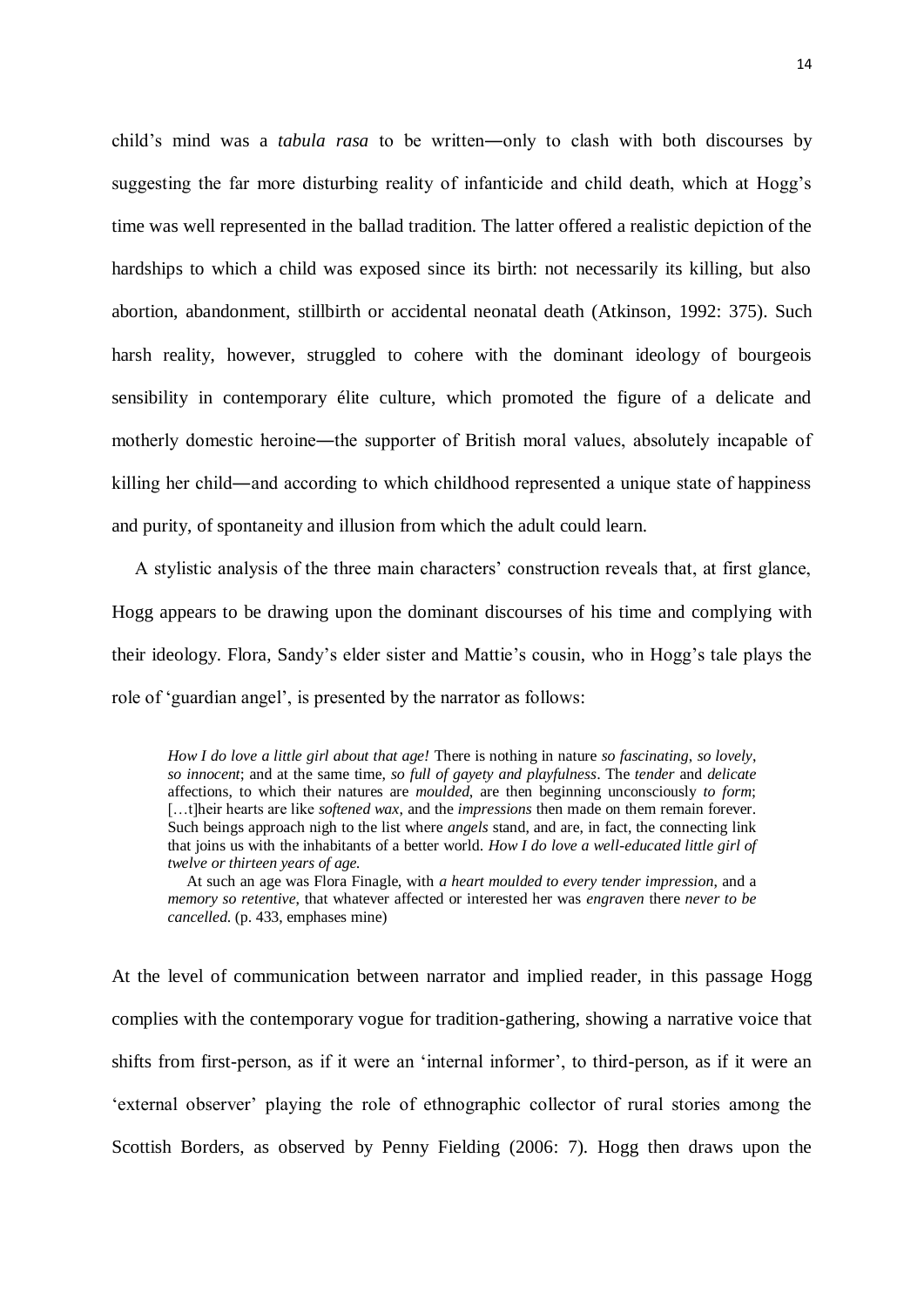Romantic discourse of sensibility in the adjectival phrases that characterise Flora as 'so lovely' and 'so innocent'. The parallelism between the initial and final sentence of the first paragraph depicts a 'voyeuristic' narrator―as Fielding (2006) defines him―who claims: 'How I do love a little girl about that age!', then shifting into a third-person voice in the last part of the extract, where the narrator assumes a more distant, objective point of view. This reinforces the reliability of Flora's depiction, whose 'heart' is described through the Lockean discourse of children's stadial development from innocence to experience, which Hogg exploits to increase the overwhelming effects that Mattie's dream will soon have upon Flora's 'retentive memory' in the tale.

 Cousin Mattie, on the other hand, is introduced through her own words when telling her dream to Sandy―while overheard by Flora. Though only seven, Mattie is described by the narrator as 'far beyond her years in acuteness' (p. 437), endowed with articulate speech, and as having been raised in accordance with the principles of bourgeois delicacy as '[h]er mother was an accomplished English lady, though only the daughter of a poor curate, and she had bred her only child with every possible attention. She could read, she could sing, and play some airs on the spinnet; and was altogether a most interesting nymph' (p. 437). Through such a narrative voice Hogg seems to parody the typical depiction of the bourgeois heroine in contemporary sentimental novels, an aspect that, as it will be shown later, serves a critical purpose.

 Though only a year younger than Mattie, Sandy's language, on the contrary, is still the inarticulate speech of a child. After hearing Mattie's prophetic dream, where he supposedly will kill her in a fortnight, Sandy recounts his chivalrous fantasies about being a knight who fights against Robin Hood, making the promise that, once adult, he will marry and protect Mattie, and claiming that: '[w]hen Sandy gows byawman, an' gets a gyand house, him be vely good till cousin, an' feed hel wi' gingebead, an' yean, an' tyankil, an' take hel in him's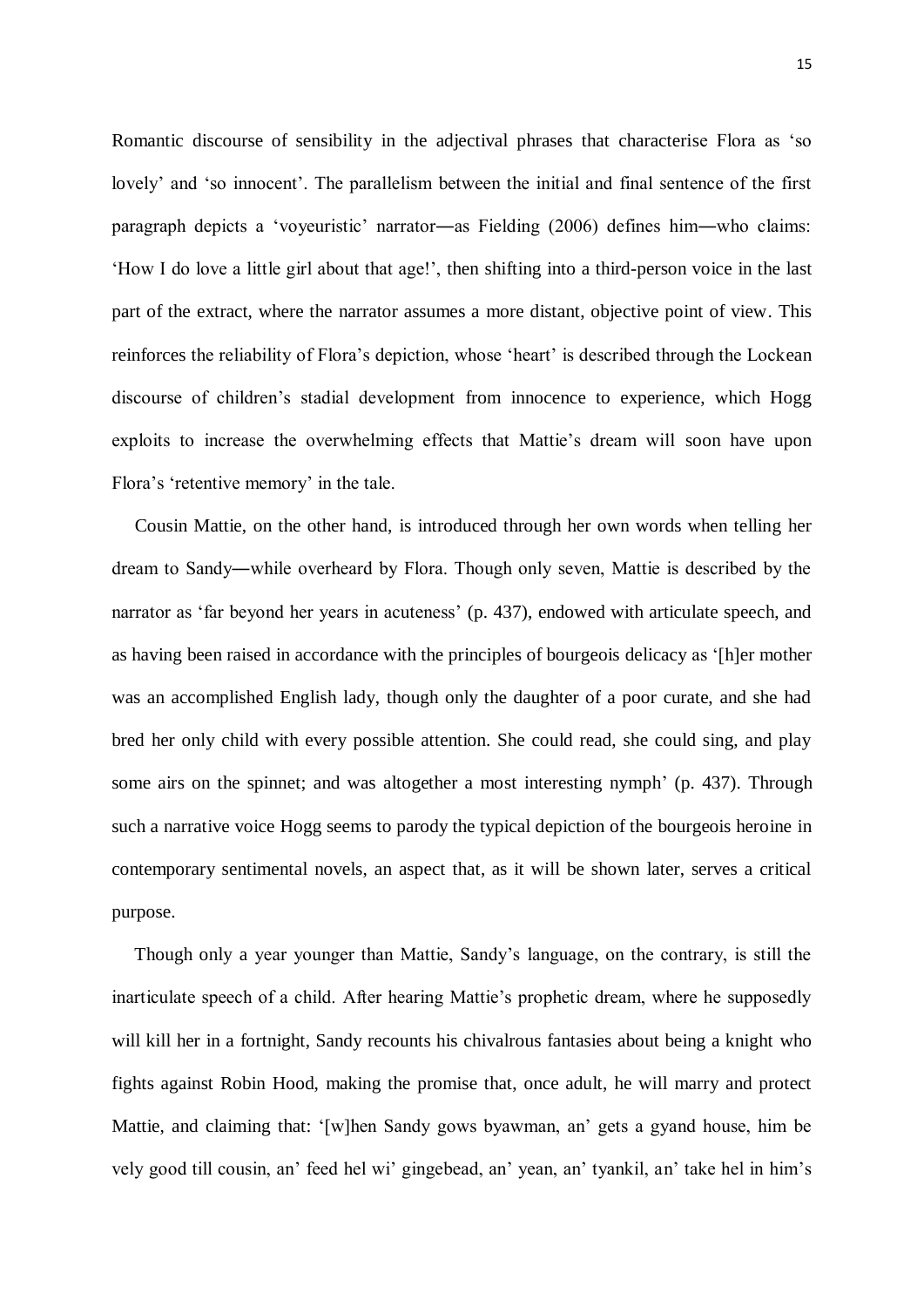bosy yis way' (p. 434). Through the long passages of Sandy's unintelligible speech, Hogg flouts the maxims of quantity and manner. The effort required of the reader to understand them implicitly contributes to conveying Sandy's immaturity and alienation from the real world. His estrangement is then reinforced at the level of characters' dialogues as, when trying to report Mattie's dream to his mother, Sandy 'made such a blundering story of it, that it proved altogether incoherent, and his mother took no further notice of it' (p. 435), through which Hogg anticipates to the reader Sandy's inability to protect Mattie and behave responsibly later in the tale.

 The series of asterisks at the end leaves several unanswered questions. What does happen to Mattie and Sandy? Why do they not marry? Why does Sandy not attend Mattie's funeral? How does Mattie really die? Giving birth? Does she kill both her child and herself? Are both mother and child killed by Sandy? Why does Sandy flee away? Hogg provides no answer.

 The Scottish Kirk would have required public penance of both Mattie and Sandy. Adhering to Calvinist dogma, the Kirk presented itself as 'the body of the elect […] chosen by God', and a Scottish congregation's observance of the strictest discipline confirmed its predestination among this privileged group (Mitchison and Leneman, 1989: 17). After public repentance before the congregation for three Sundays, Mattie and Sandy would have been allowed to marry, since their relation would not have been considered incestuous. On the other hand, if Sandy did not accept responsibility and fled, leaving Mattie to deal with the matter alone, and if the latter did not mention Sandy's name to the Kirk session, she would have been considered an adulteress, having probably sinned with a married man whom she may be protecting. Mattie would hence have had to face the congregation for twenty-six Sundays (Devine, 2006: 88), no easy matter for a young girl. Is this what happens to Cousin Mattie in Hogg's tale? Does she kill herself and her child to avoid public shame? Historically, this kind of things did happen as the lawyer Hugo Arnot reminds us in his *Collection of*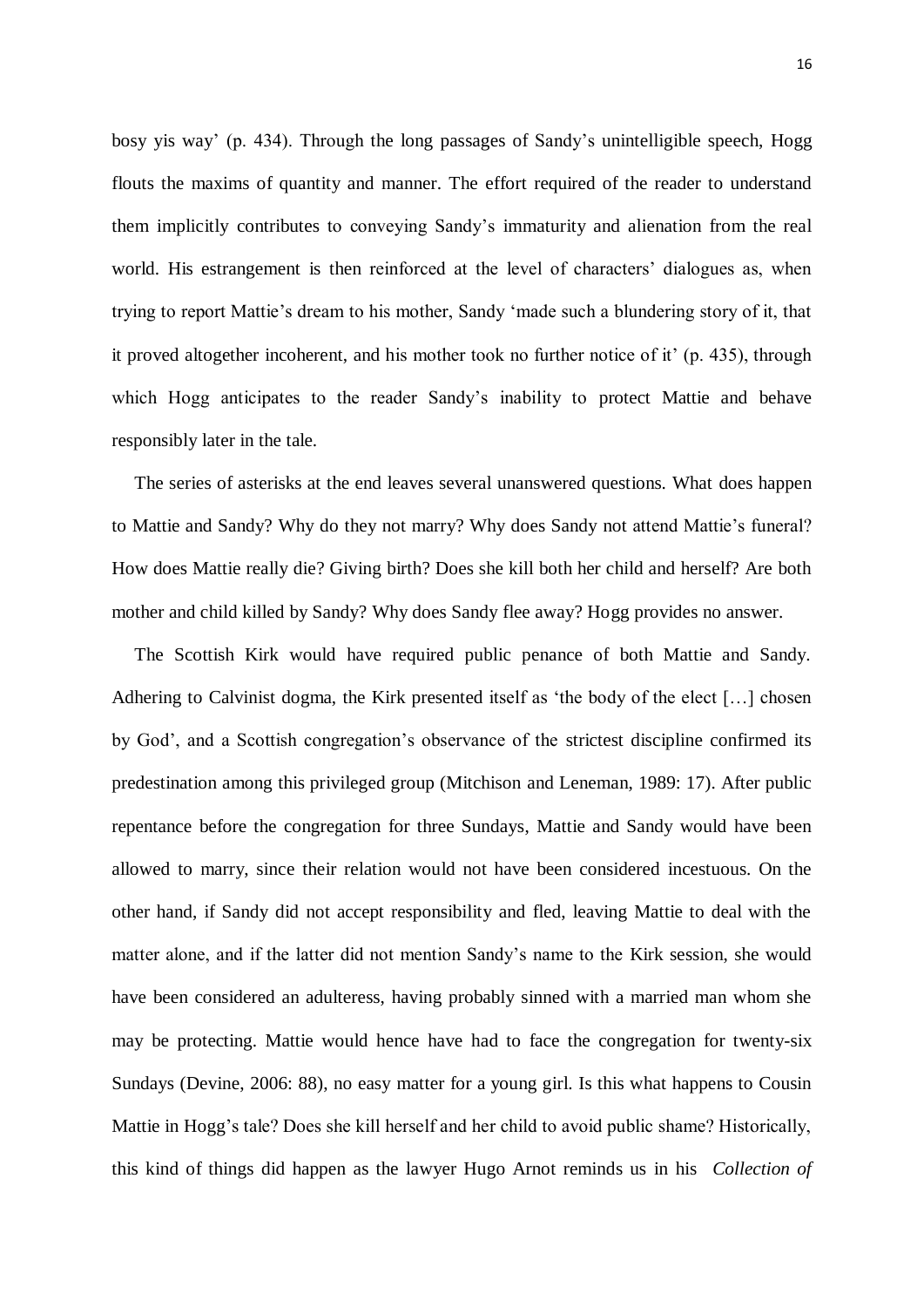*Criminal Trials in Scotland* (1785), where he states that four women condemned to death penalty for child-murder admitted that dread of public repentance had been 'the cause of their crime' (p. 350).

 The tragic conclusion of Hogg's tale suggests a disturbing oral tradition prevalent in nineteenth-century Scotland: the ballads of infanticide. By treating a violent reality so bluntly, this tradition clashed with the discourse of contemporary bourgeois literature, where women were depicted as the vessels of British moral values. Deborah Symonds observes that 'doctors and novelists […] struggled with the prospect of infanticide and concluded that women could not kill their infant' (1997: 3); while Ann Rowland (2004) claims that the 'tension between the revival's idealization of childhood and ballad scenarios of violence against children […] was partly managed by the emptying out of the ballads' content in order to present their cultural form as a bearer of national tradition' (cited in Fielding 2006, p. 12).

 According to one theory of their function (Atkinson, 1992), ballads were not prescriptive of women's propriety but had rather a healing purpose. The story depicted in 'The Cruel Mother', for instance, provided a detailed, harsh description of the killing moment as shown in the following extract,

She's taen out her little penknife And twinn'd the sweet babe o' its life.

She's howket a grave by the light o' the moon (howket  $=$  dug out) And there she's buried her sweet babe in.

As she was going to the church She saw a sweet babe in the porch.

O sweet babe and thou were mine I wad cleed thee in the silk so fine.

O mother dear, when I was thine, You didna prove to me sae kind.

This detailed description provides a real experience of the critical moment, offering a catharsis of disturbing emotions, associated with a maternity gone wrong, not necessarily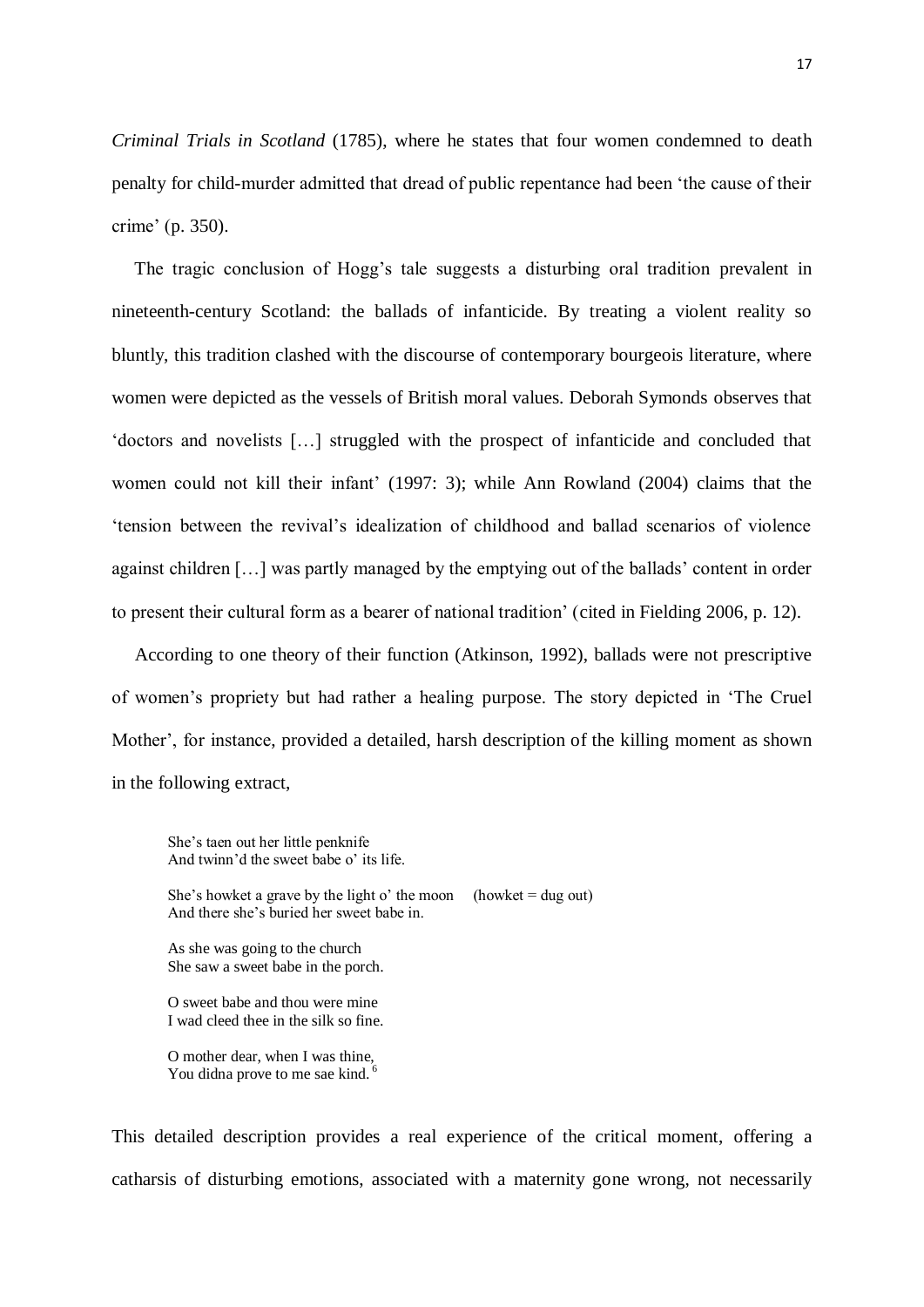child-murder but also miscarriage, stillbirth or accidental death during delivery, particularly when a pregnancy would be hidden and a mother would give birth alone (Atkinson, 1992: 375); and this is what Hogg may obliquely be suggesting to have happened to Cousin Mattie.

 In Hogg's story, no one has been informed about Mattie's pregnancy, including Flora, who at the time of the sad episode lives far away, raising her own family. At Mattie's funeral, when Flora's husband investigates the causes of her death, Flora's father is vague, providing 'an equivocal answer, […] to avoid entering into any explanation' (p. 440); while upon 'inquiry[ing] at others, […] all testified their ignorance of the matter' (p. 440). The 'unaccountable' aspects of this passage and the secrecy about Mattie's condition may also imply an indirect critique of the clash between the legal discourse and the landlords' arbitrary power in Hogg's time. According to the Scottish Act Anent (about) Child Murder (1690- 1809) 'any woman who concealed a pregnancy, called for no help at birth, and whose child was dead or missing was to be found guilty and hanged' (Symonds, 1997: 5).<sup>7</sup> In a peasant society where the economy was based on family unity, with all members contributing to the farm's management, the loss of a single individual, particularly someone like Mattie who apparently had become the backbone of such unity since Flora left, could signify the loss of reliability before the landlord, who might give the farm to another family and render Mattie's kins completely destitute. $8$ 

 Last but not least, at the level of discourses of empire, Hogg portrays the failed performance of a cross-national marriage between the two protagonists: Mattie, who is of English origin, and Sandy, who is Scottish. At Hogg's time, this political union of Britain was promoted in the national tale, originating among Irish women writers Maria Edgeworth, with *Belinda* (1801) and *Leonora* (1806), and Sydney Owenson, with *The Wild Irish Girl*  (1806). Ina Ferris (2002) claims that its happy end, by portraying a cross-national marriage between the main characters, became an allegory for depicting political reconciliation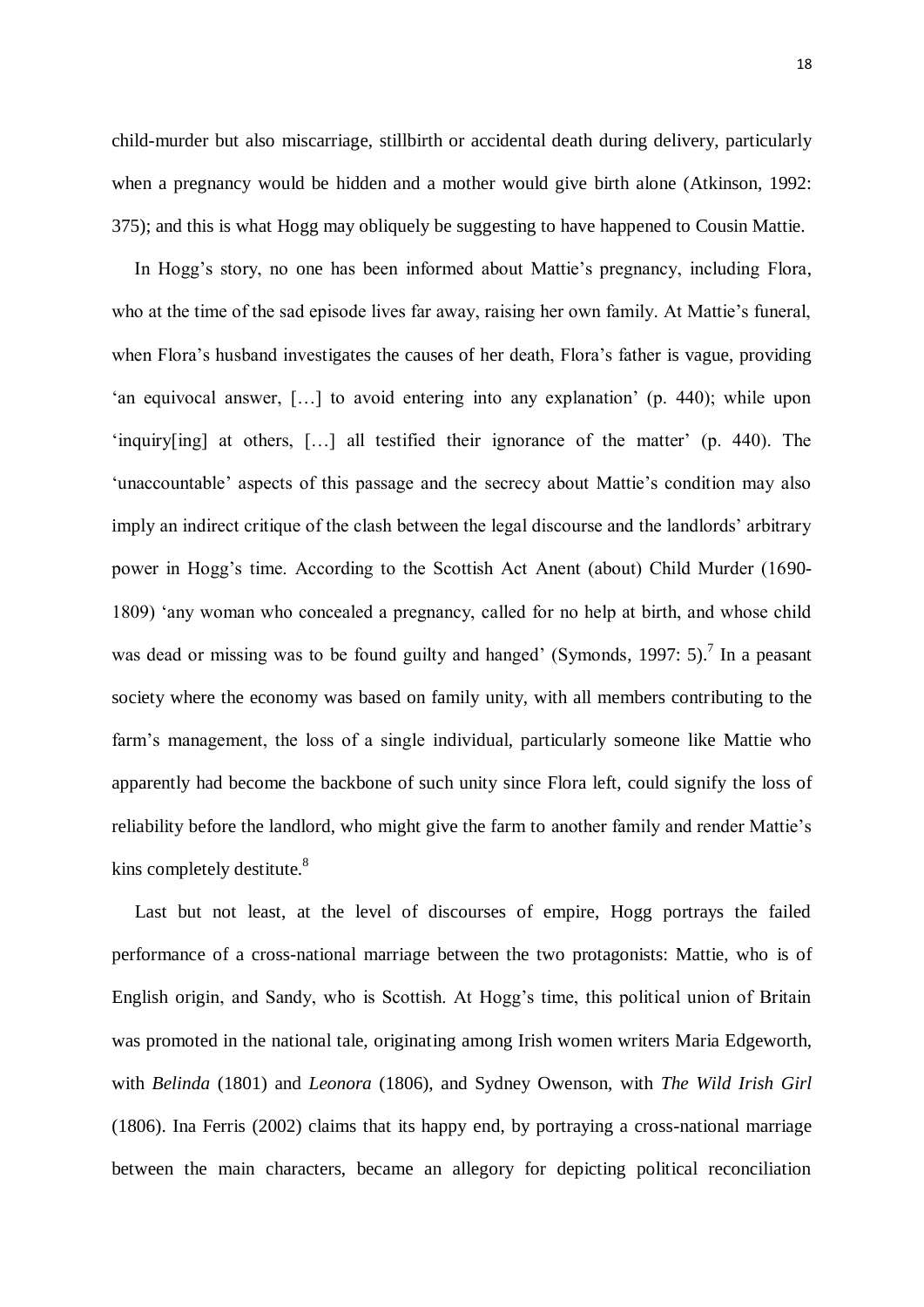between the British nations; it promoted, however, an idyllic image of empire which blocked and invalidated other realities (Ferris, 2002: 47). The protagonists of the national tale―and of its re-appropriation by Walter Scott, the historical novel―were members of the uppermiddle classes of the Scottish Highlands and Lowlands, the ones who really benefited from the imperial economy at the expense of the lower classes, whom Hogg voices in 'Cousin Mattie'. The reality of marriage in rural Scotland was very different, and the ballad tradition mirrored the 'hardship of courtship and the difficulties of marriage' among members of the peasant class, who could marry late in their twenties and only if they achieved the necessary economic independence (Symonds, 1997: 3). Some might never marry, depending upon the generosity of a master for their entire life.

 These are all possible 'implicatures' at which Hogg may have hinted in 'Cousin Mattie': disturbing issues which he never raises directly, but rather suggests through a graphological deviation, leaving the readers of his time to infer for themselves the social problems that he may have been addressing. Contemporary reviewers condemned the 'strings of tales about dreams and apparitions, all of which, […] are not worth reading, and were not worth writing' (*British Critic*, 1820: 624). Gold's *London Magazine* attacked the same series of tales 'with decided reprobation' (1820: 639) for its use of the supernatural without any rational explanation and published, paradoxically, the tale of 'Cousin Mattie' in its entirety as an example 'of the principles which the author wishes to convey' (p. 633), and which the readers were advised not to follow. Indeed, this anonymous reviewer appears as having blamed Hogg's tale for a far more shallow reason and as not having inferred―or, perhaps he pretended not to―the more disturbing issues that Hogg may have been implicating.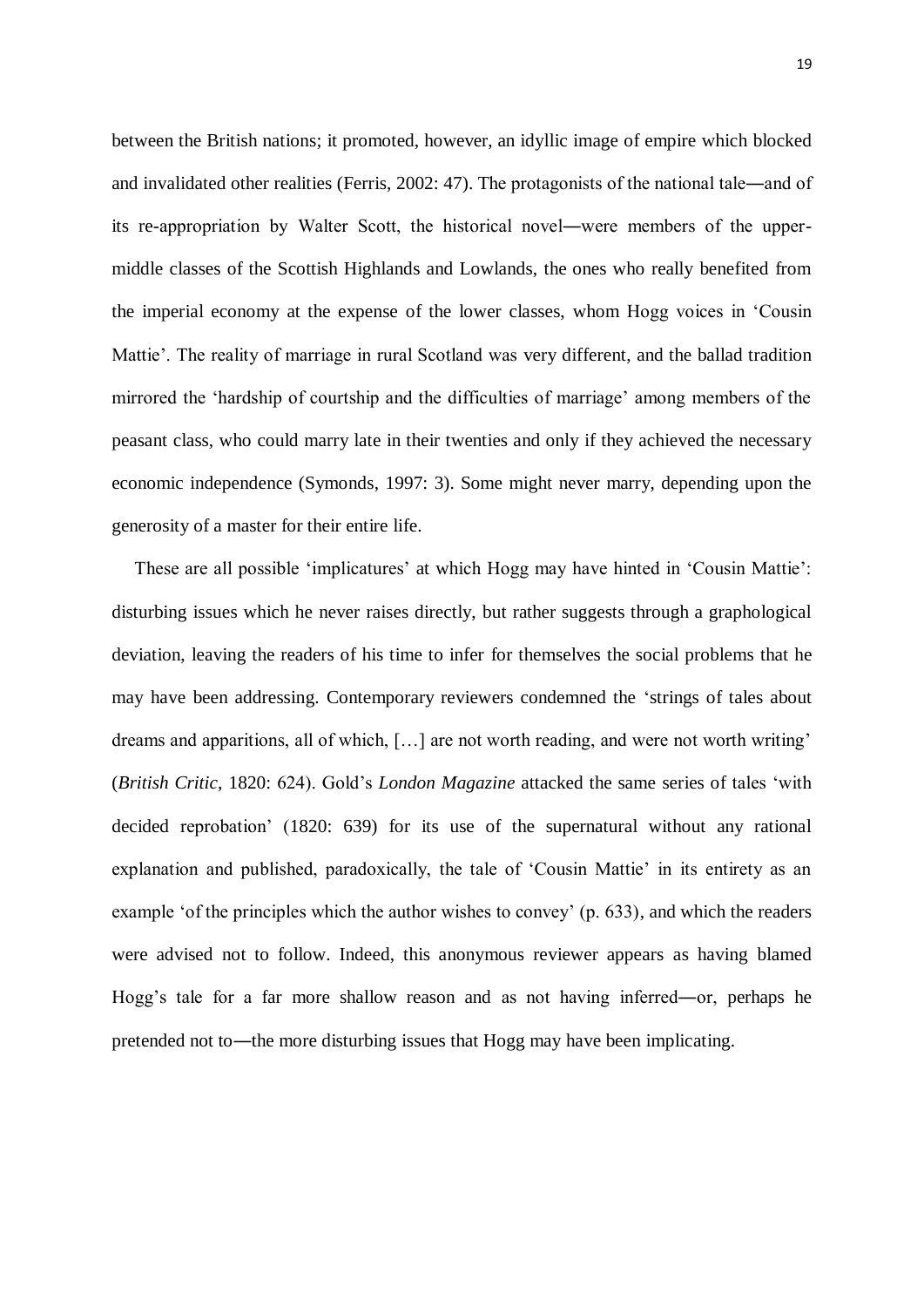### **5. Conclusion**

Though it will never be possible to know Hogg's real intentions―and, perhaps, they were unknown even to him―a literary pragmaticist analysis allows for speculation about a wider range of possible interpretations that Hogg may have wished to trigger in the readers of his time. They should not be considered as the correct answer to the implicatures suggested by the asterisks at the end. Instead, each should be viewed as possible in its own right since giving primacy to one would exclude the options offered by the others, and diminish the potential of Hogg's tale's critical value.

#### **Acknowledgements**

I thank Matthew Foley, Suzanne Gilbert, and Anders Pettersson for their extremely helpful feedback on this paper.

### END NOTES

1

5 See also Norah Parr (1980) *James Hogg at Home: Being the Domestic Life and Letters of the Ettrick Shepherd*. Dollar: Douglas S. Mack, p. 72.

<sup>1</sup> James Hogg, 2004 [1820] 'Cousin Mattie'. In Ian Duncan (Ed.) *Winter Evening Tales* by James Hogg. (The Stirling / South Carolina Research Edition of the Collected Works of James Hogg). Edinburgh: Edinburgh University Press, pp. 433-441. Quotations from Hogg's tale will be from this edition, and page references given within parentheses in the text.

<sup>2</sup> At the PALA 2012 Conference in Malta, Siobhan Chapman presented a paper on Elizabeth Bowen's *The Last September* (1929) drawing on Horn's 'quantity implicature to offer an analysis of the implicit communication' of characters attitudes towards ''The Troubles' that led to Irish Independence', at which time the novel is set; drawing likewise on Horn's 'quantity implicature', Dan McIntyre presented a paper on the television series *The Wire* to develop the analysis of a scene, 'where dramatic dialogue is so sparse that a text-based analysis alone would be virtually useless' to infer pragmatic meaning (from PALA 2012, *Language, Narrative and the*  New Media 16<sup>th</sup>-18<sup>th</sup> July 2012, University of Malta, Book of Abstracts).

<sup>3</sup> Horn's two principles are mostly concerned with 'conveying information in the most economical way'. For a detailed and critical discussion of Horn's 'quantity implicature' see Siobhan Chapman's *Pragmatics* (Basingstoke: Palgrave, 2011), pp. 90-91.

<sup>&</sup>lt;sup>4</sup> For a thorough discussion of post-Enlightenment's expectations about fiction see Ian Duncan's 'The Rise of Fiction', in *Scott's Shadow: The Novel in Romantic Edinburgh* (Princeton and Oxford: Princeton University Press), pp. 116-144.

<sup>6</sup> 'The Cruel Mother', No. 20. In James Johnson (Ed.) *Scots Musical Museum* (1787-1803).

<sup>7</sup> The same issue is also at the heart of Walter Scott's *The Heart of Midlothian* (1818).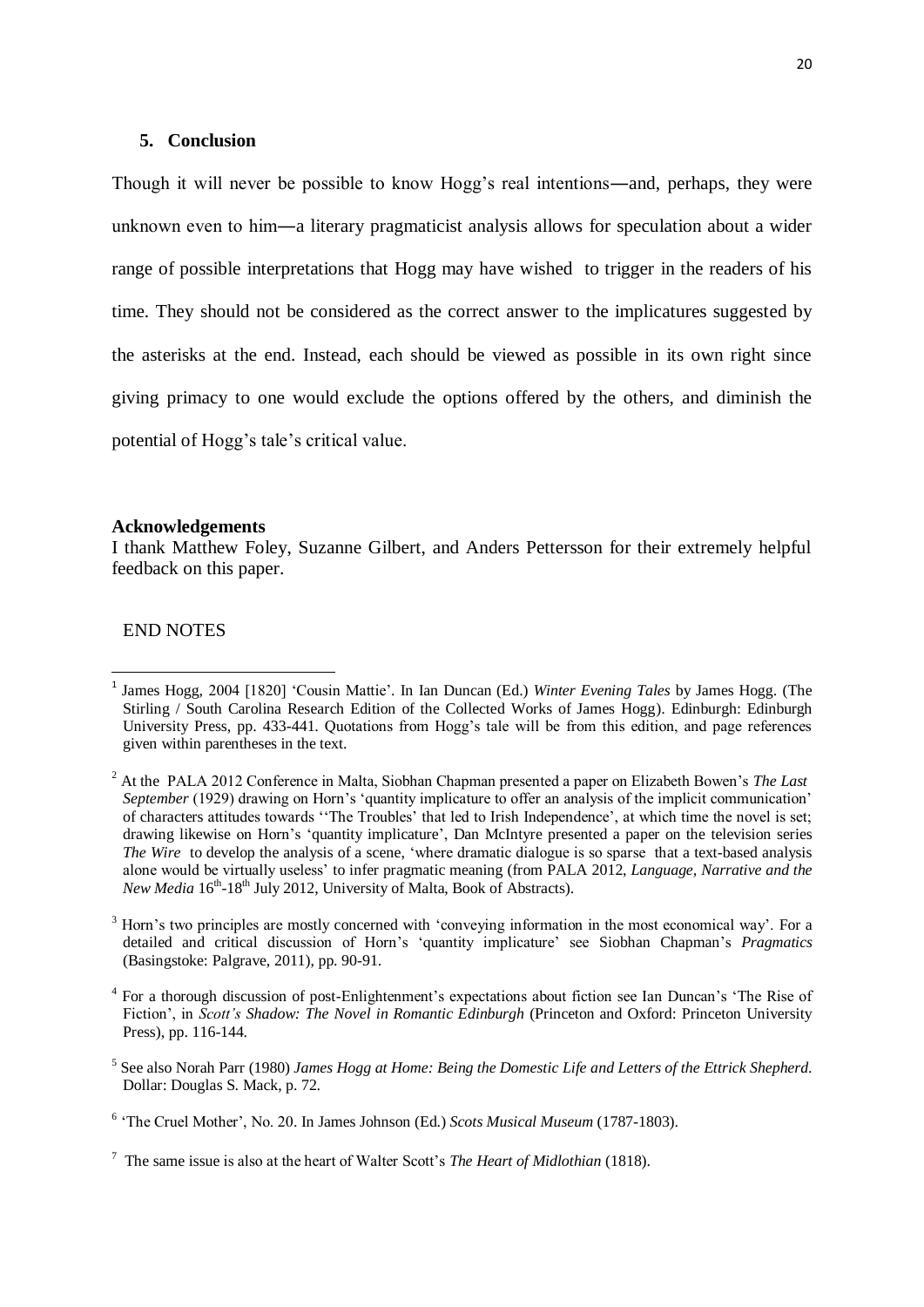8 See Christopher Smout (1980) 'Aspects of Sexual Behaviour in Nineteenth-Century Scotland'. In Peter Laslett, Karla Oosterven and Richard Smith (Eds.) *Bastardy and its Comparative History: Studies in the History of Illegitimacy and Marital Non-Conformism in Britain, France, Germany, Sweden, North-America, Jamaica, and Japan*. Harvard: Harvard University Press, pp. 192-216, (p. 214).

# **References**

**.** 

- Anon. (1787-1803) 'The Cruel Mother' [No. 20]. In: Johnson, James (Ed.) *Scots Musical Museum.*
- Anon. (1816) 'Review of James Hogg's *Mador of the Moor*. *Champion*, (9 Jun.), pp. 181- 182.
- Anon. (1819) 'Review of *Dramatic Tales* by the Author of 'The Poetic Mirror''. *Monthly Review*, (Feb.), pp. 183-185. Available from: http//books.google.com. [Accessed 25/06/2012].
- Anon. (1820) 'Review of James Hogg's *Winter Evening Tales*'. *British Critic*, ns, vol. 13 (Jun), pp. 622-631. Available from: http//books.google.com. [Accessed 30/09/2011].
- Anon. (1820) Review of James Hogg's *Winter Evening Tales*. (Gold's) *London Magazine*, vol. 1 (Jun.), pp. 638-644.
- Arnot, Hugo (1785) *Collection and Abridgement of Celebrated Criminal Trials in Scotland, 1536-1784*. Edinburgh.
- Atkinson, David (1992) 'History, Symbol, and Meaning in "The Cruel Mother"'. *Folk Music Journal*, vol. 6 (3), pp. 359-380.
- Bange, P. (1986) 'Towards a Pragmatic Analysis of Narrative in Literature'. *Poetics*, vol. 15, pp. 73-87.
- Bold, Valentina (2007) *James Hogg: A Bard of Nature's Making*. Oxford: Peter Lang.
- Chapman, Siobhan (2011) *Pragmatics*. Basingstoke: Palgrave Macmillan.
- Christie, Christine (2000) *Gender and Language: Towards a Feminist Pragmatics*. Edinburgh: Edinburgh University Press.
- Devine, T. M. (2006) 'The Parish State'. In Devine, T. M. (Auth.) *The Scottish Nation: 1700- 2007*. London: Penguin Books, pp. 84-102.
- Duncan, Ian (2004) 'Editorial Note'. In Hogg, J. (Auth.), Duncan, I. (Ed.) *Winter Evening Tales*. S / SC Edn. Edinburgh: Edinburgh University Press, p. 583.
- Duncan, Ian (2007) *Scott's Shadow: The Novel in Romantic Edinburgh*. Princeton and Oxford: Princeton University Press.
- Ferris, Ina (2002) *The Romantic National Tale and the Question of Ireland*. Cambridge: Cambridge University Press.
- Fielding, Penny (2006) 'Burial Letters: Death and Dreaming in Hogg's 'Cousin Mattie''. *Studies in Hogg and his World*, no. 16, pp. 5-19.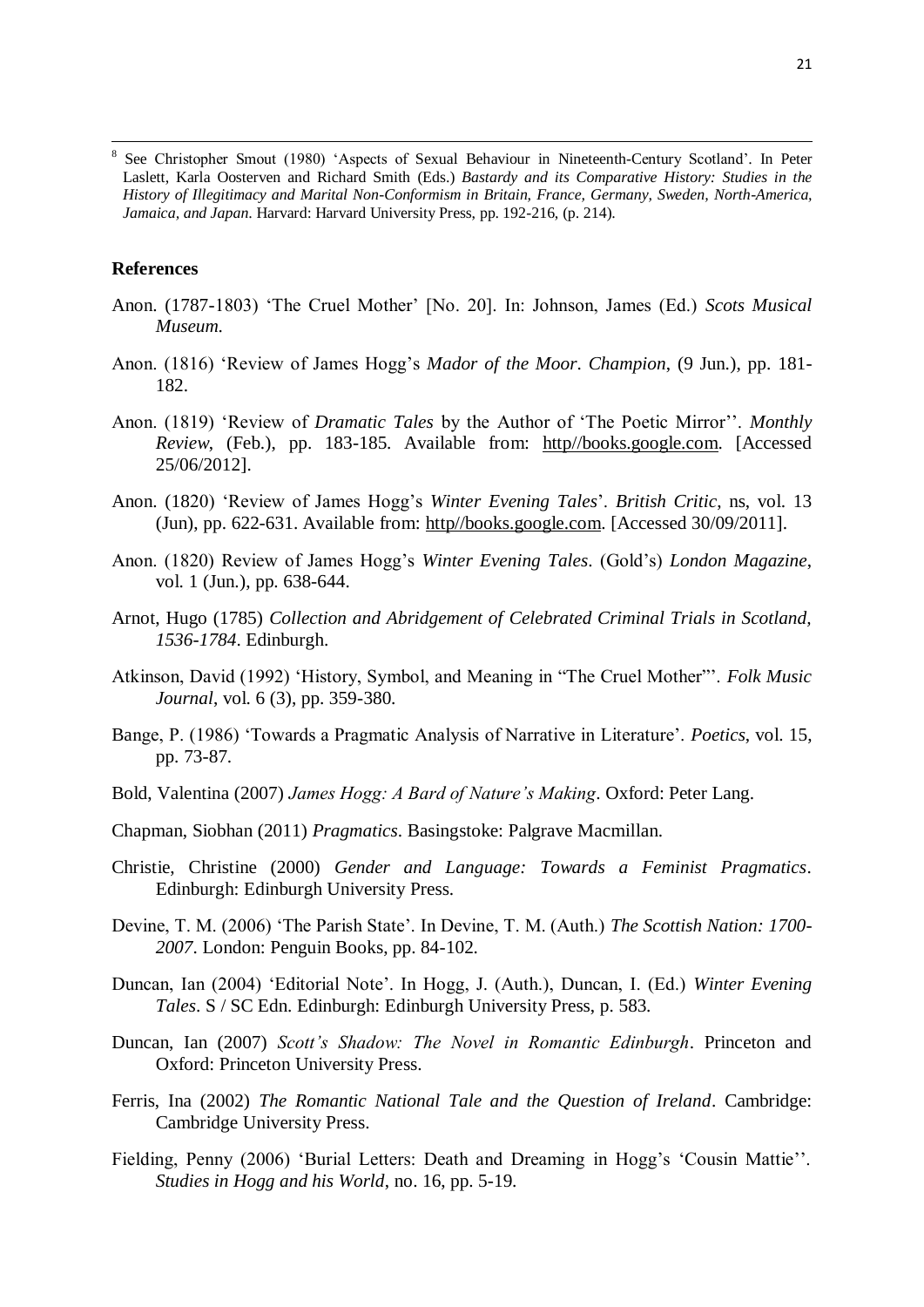Graham, Henry Grey (1906) 'Religious and Ecclesiastical Life'. In Graham, H. G. (Auth.) *The Social Life of Scotland in the Eighteenth Century*. London: Black, pp. 267-392.

**.** 

- Grice, Paul H. (1989) *Studies in the Ways of Words*. Cambridge, MA: Harvard University Press.
- Groves, David (1988) *James Hogg: The Growth of a Writer*. Edinburgh: Scottish Academic Press.
- Hogg, James (2004 [1820]) 'Cousin Mattie'. In Duncan, I. (Ed.) *Winter Evening Tales*. The Stirling / South Carolina Research Edition of the Collected Works of James Hogg. Edinburgh: Edinburgh University Press, pp. 433-441.
- Hogg, James (2004) *The Collected Letters of James Hogg*, *Volume 1(1800-1819)*. Hughes, G. at al. (Eds.), S / SC Edn. Edinburgh: Edinburgh University Press.
- Horn, Laurence R. (2004) 'Implicature'. In Horn, L. and Ward, G. (Eds.) *Handbook of Pragmatics*. Oxford: Blackwell, pp. 3-28.
- Horn, Laurence R. (2007) 'Neo-Gricean Pragmatics: A Manichean Manifesto'. In Burton-Roberts, N. (Ed.) *Pragmatics*. Basingstoke: Palgrave, pp. 158-183.
- Hughes, Gillian (2000) 'James Hogg and the 'Bastard Brood'. *Studies in Hogg and his World*, no. 11, pp. 56-68.
- Hughes, Gillian (2007) *James Hogg: A Life.* Edinburgh: Edinburgh University Press.
- Karpenko, Tatyana (1993) 'Pragmatic Aspects of Literary Communication'. Occasional Papers, no. 3, PALA (The Poetic and Linguistic Association). Available from: [http://www.pala.ac.uk/resources/op/Paper03.pdf.](http://www.pala.ac.uk/resources/op/Paper03.pdf) [Accessed 13/10/2012].
- Lindblom, Kenneth (2001) 'Cooperating with Grice: A Cross-Disciplinary Metaperspective on Uses of Grice's Cooperative Principle'. *Journal of Pragmatics*, no. 33, pp. 1601- 1623.
- Mey, Jacob L. (2000) *When Voices Clash: A Study in Literary Pragmatics*. Berlin: Mouton de Gruyter.
- Mey, Jacob L. (2009) 'Literary Pragmatics'. In Mey, J. L. (Ed.) *Concise Encyclopedia of Pragmatics*.  $2^{nd}$  ed. Oxford: Elsevier, pp. 549-555.
- Mitchison, Rosalind and Leneman, Leah (1989) *Sexuality & Social Control: Scotland 1660- 1780*. Oxford: Basil Blackwells.
- Mitchison, Rosalind and Leneman, Leah (1998) *Girls in Trouble: Sexuality and Social Control in Rural Scotland 1660-1780*. Revised edition of *Sexuality & Social Control: Scotland 1660-1780*, first published by Blackwells in 1989. Edinburgh: Scottish Cultural Press.
- Parr, Norah (1980) *James Hogg at Home: Being the Domestic Life and Letters of the Ettrick Shepherd*. Dollar: Douglas S. Mack.
- Pettersson, Anders (1990) *A Theory of Literary Discourse*. Lund: Lund University Press.